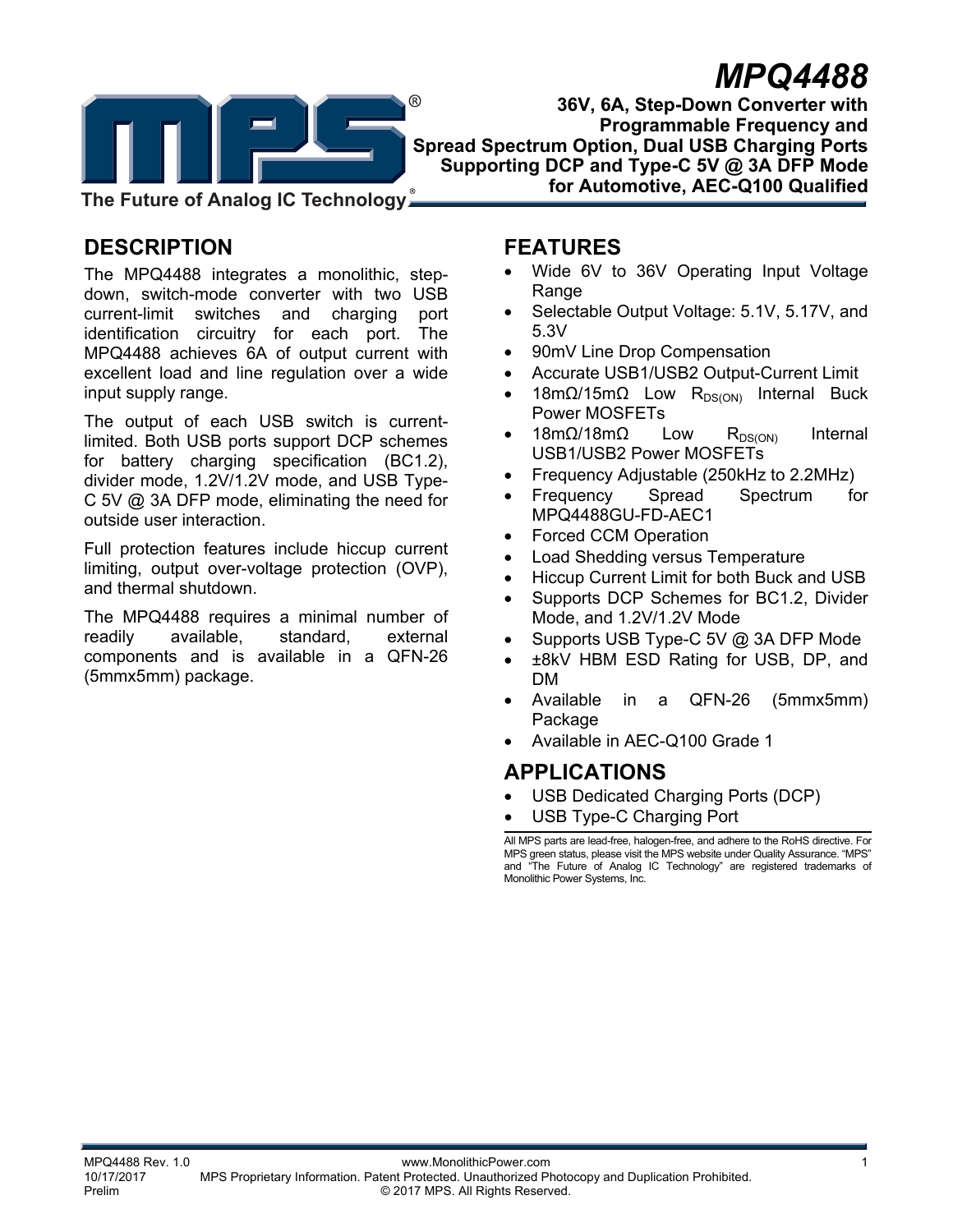

### **TYPICAL APPLICATION**

그녀

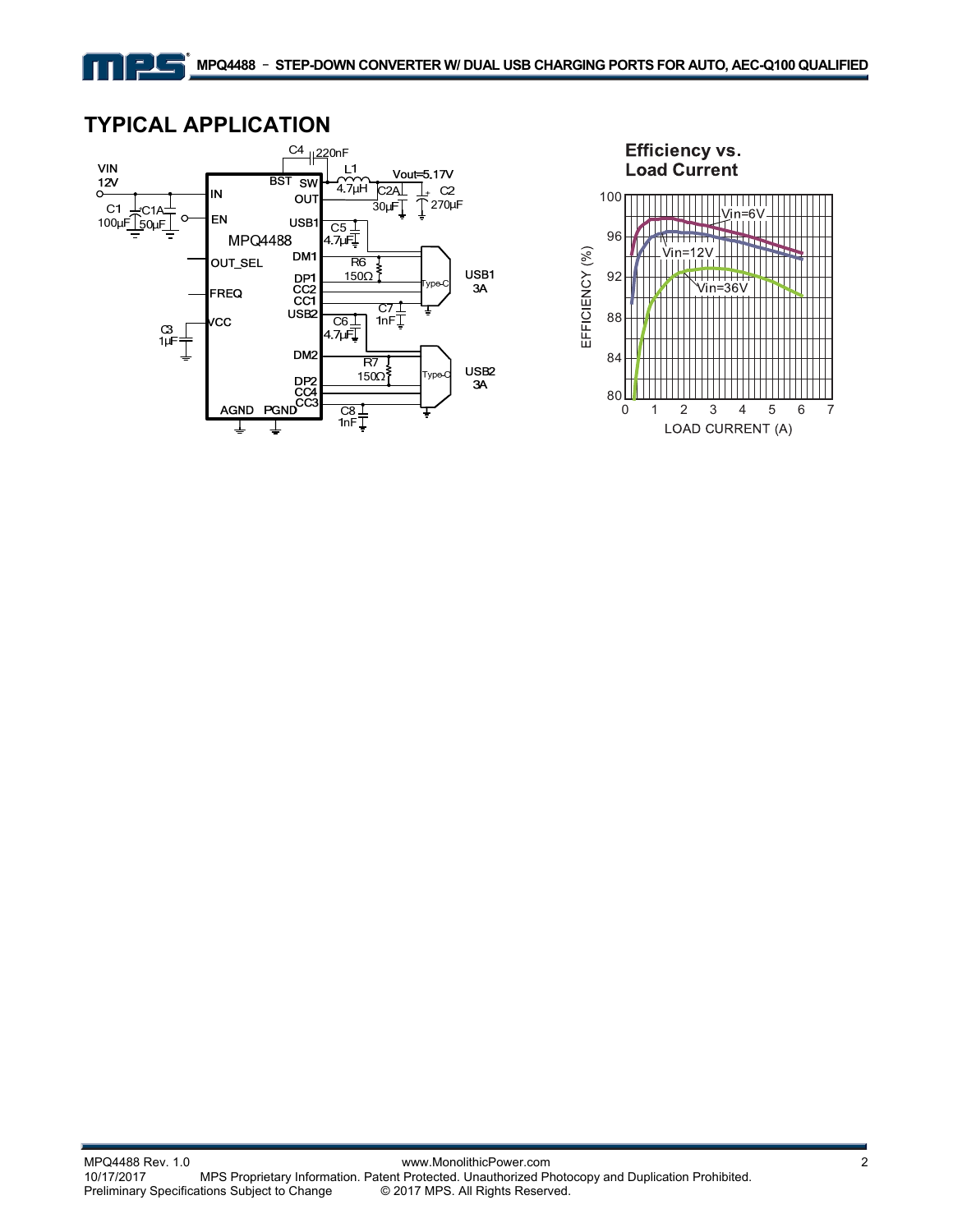

#### **ORDERING INFORMATION**

| <b>Part Number*</b> | Package            | <b>Top Marking</b> |  |
|---------------------|--------------------|--------------------|--|
| MPQ4488GU-AEC1      |                    | See Below          |  |
| MPQ4488GU-FD-AEC1   | $QFN-26$ (5mmx5mm) |                    |  |

\* For Tape & Reel, add suffix –Z (e.g. MPQ4488GU-AEC1–Z, MPQ4488GU-FD-AEC1–Z)

### **DEVICE COMPARISON INFORMATION**

| <b>Part Number</b> | <b>Frequency Spread Spectrum</b> |
|--------------------|----------------------------------|
| MPQ4488GU-AEC1     | Nο                               |
| MPQ4488GU-FD-AEC1  | Yes                              |

### **TOP MARKING**

MPSYYWW MP4488

#### LLLLLLL

MPS: MPS prefix YY: Year code WW: Week code MP4488: Product code of MPQ4488GU-AEC1 and MPQ4488GU-FD-AEC1 LLLLLLL: Lot number

### **PACKAGE REFERENCE**

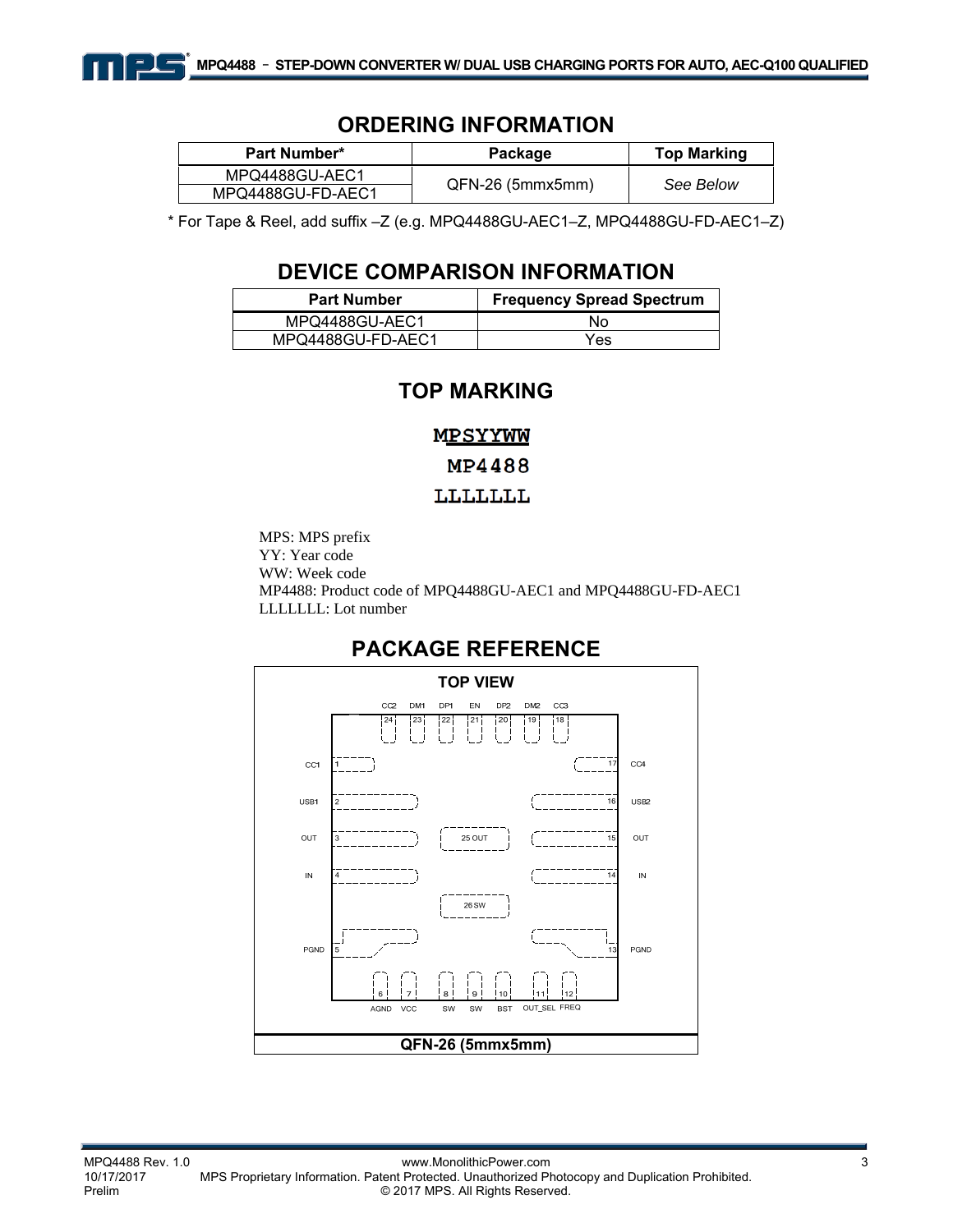### **ABSOLUTE MAXIMUM RATINGS** (1)

|                                                           | to $V_{IN}$ + 0.3V (43V for <10ns) |
|-----------------------------------------------------------|------------------------------------|
|                                                           |                                    |
|                                                           |                                    |
|                                                           |                                    |
|                                                           |                                    |
| Continuous power dissipation $(T_A = +25^{\circ}C)^{(3)}$ |                                    |
|                                                           |                                    |
|                                                           |                                    |
|                                                           |                                    |
|                                                           |                                    |
|                                                           |                                    |

### *Recommended Operating Conditions* (4)

Operation input voltage range ............ 6V to 36V Output current ........... 3A for USB1, 3A for USB2 Operating junction temp.  $(T_J)$ ... -40°C to +125°C

| <b>Thermal Resistance</b>        | $\theta_{\text{JA}}$ $\theta_{\text{JC}}$ |  |
|----------------------------------|-------------------------------------------|--|
| QFN-26 (5mmx5mm)                 |                                           |  |
|                                  |                                           |  |
| 4-Layer PCB 50mmx50mm  20 2 °C/W |                                           |  |

#### **NOTES:**

- 1) Absolute maximum ratings are rated under room temperature unless otherwise noted. Exceeding these ratings may damage the device.
- 2) For details on EN's ABS Max rating, refer to the EN Control section on page 12.
- 3) The maximum allowable power dissipation is a function of the maximum junction temperature  $T_J$  (MAX), the junction-toambient thermal resistance  $\theta_{JA}$ , and the ambient temperature TA. The maximum allowable continuous power dissipation at any ambient temperature is calculated by  $P_D$  (MAX) = (T<sub>J</sub> (MAX)-TA)/θJA. Exceeding the maximum allowable power dissipation will cause excessive die temperature, and the regulator will go into thermal shutdown. Internal thermal shutdown circuitry protects the device from permanent damage. Measured on 4-layer PCB (50mmx50mm).
- 4) The device is not guaranteed to function outside of its operating conditions.
- 5) Measured on JESD51-7, 4-layer PCB.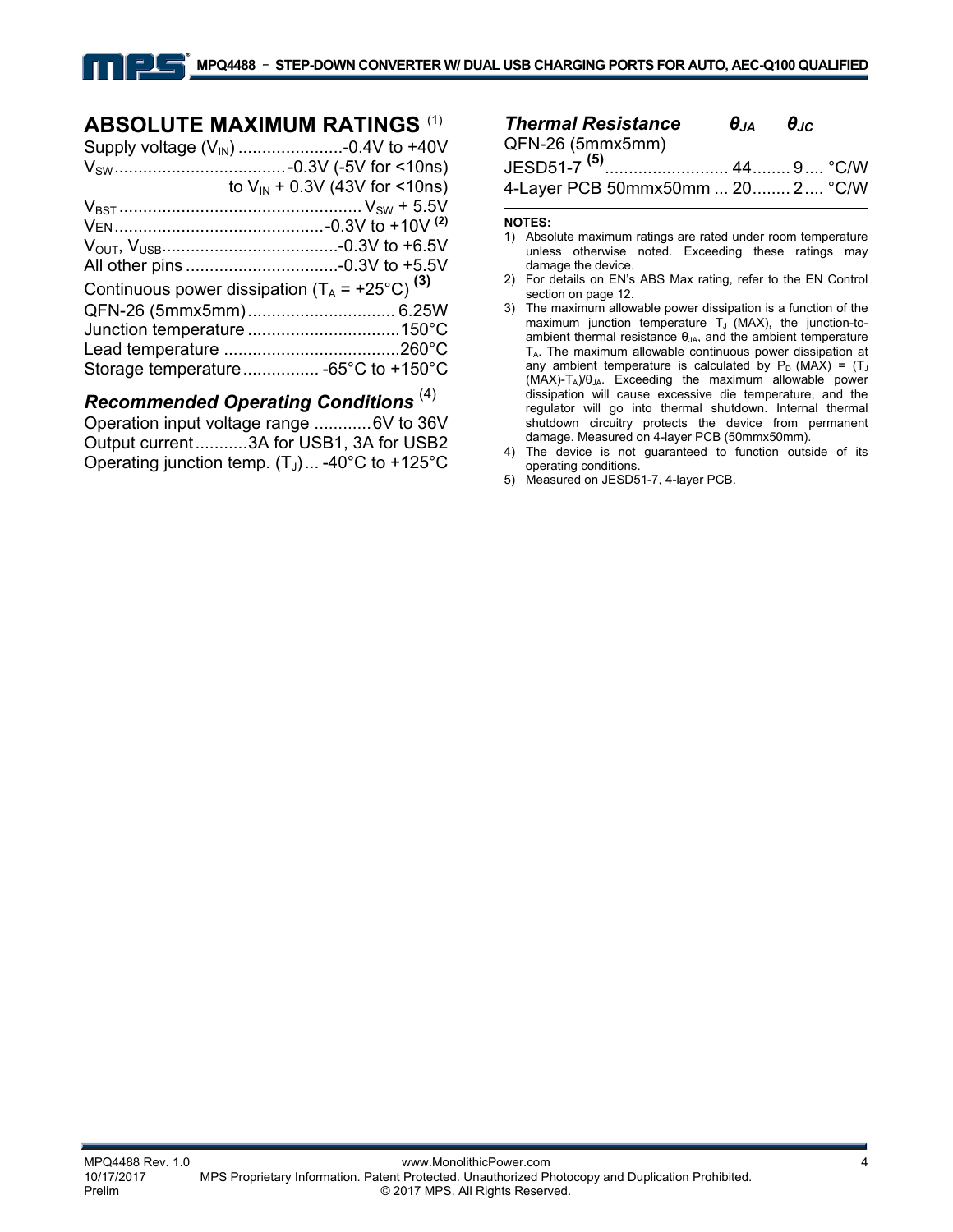# **ELECTRICAL CHARACTERISTICS**

크도

**VIN = 12V, VEN = 5V, CC1 to ground with a 5.1kΩ resistor, CC3 to ground with a 5.1kΩ resistor, TJ** = -40°C to +125°C <sup>(6)</sup>, typical value is tested at T」 = +25°C, unless otherwise noted.

| <b>Parameter</b>                                                       | <b>Symbol</b>               | <b>Condition</b>                                                   | Min            | <b>Typ</b> | Max            | <b>Units</b>    |  |
|------------------------------------------------------------------------|-----------------------------|--------------------------------------------------------------------|----------------|------------|----------------|-----------------|--|
| Supply current (shutdown)                                              | $I_{IN}$                    | $V_{EN} = 0V$                                                      |                | 13         | 18             | μA              |  |
|                                                                        | $I_{Q1}$                    | No switching                                                       |                | 1          | $\overline{2}$ | mA              |  |
| Supply current (quiescent)                                             | $I_{Q2}$                    | CC floating, V <sub>BUS</sub> disabled,<br>$T_J = +25$ °C          |                | 200        | 300            | μA              |  |
| EN rising threshold                                                    | V <sub>EN</sub> Rising      |                                                                    | $-3%$          | 1.235      | $+3%$          | $\vee$          |  |
| <b>EN hysteresis</b>                                                   | $V_{EN HYS}$                |                                                                    |                | 230        |                | mV              |  |
| EN pull-up current                                                     | $I_{EN}$                    |                                                                    | $\overline{4}$ | 8          | 12             | μA              |  |
| Thermal shutdown <sup>(7)</sup>                                        | T <sub>TSD</sub>            |                                                                    |                | 165        |                | $\rm ^{\circ}C$ |  |
| Thermal hysteresis <sup>(7)</sup>                                      | $TTSD_HYS$                  |                                                                    |                | 20         |                | $\circ$ C       |  |
| VCC regulator                                                          | $V_{\rm CC}$                |                                                                    | 4.3            | 4.6        | 4.9            | V               |  |
| VCC load regulation                                                    | V <sub>CC</sub> LOG         | $I_{CC}$ = 50mA                                                    |                | 1          | 3              | %               |  |
| <b>Step-Down Converter</b>                                             |                             |                                                                    |                |            |                |                 |  |
| V <sub>IN</sub> under-voltage lockout<br>threshold rising              | V <sub>IN_UVLO</sub>        |                                                                    | 4.6            | 5.0        | 5.4            | V               |  |
| V <sub>IN</sub> under-voltage lockout<br>threshold hysteresis          | V <sub>UVLO_HYS</sub>       |                                                                    |                | 700        |                | mV              |  |
| HS switch on resistance                                                | R <sub>DSON</sub> HS        |                                                                    |                | 18         | 40             | $m\Omega$       |  |
| LS switch on resistance                                                | $R_{DSON}$ LS               |                                                                    |                | 15         | 30             | $m\Omega$       |  |
|                                                                        |                             | OUT SEL = low                                                      | $-2%$          | 5.10       | $+2%$          |                 |  |
|                                                                        |                             | OUT_SEL = float, $T_J$ = +25°C                                     | $-1%$          | 5.17       | $+1%$          |                 |  |
| Output voltage                                                         | $V_{OUT}$                   | OUT SEL = float, $T_J$ = -40°C to<br>$+125^{\circ}$ C              | $-2%$          | 5.17       | $+2%$          | $\vee$          |  |
|                                                                        |                             | OUT_SEL = high                                                     | $-2%$          | 5.30       | $+2%$          |                 |  |
| Output over-voltage protection                                         | $V_{\text{OVP R}}$          |                                                                    | 5.45           | 5.85       | 6.25           | V               |  |
| Output OVP recovery                                                    | $V_{\text{OVP F}}$          |                                                                    | 5.3            | 5.7        | 6.1            | $\vee$          |  |
| Output-to-ground resistance                                            | $R_{FB}$                    | $EN = 0V$ , $TJ = +25^{\circ}C$                                    | 100            | 160        | 220            | kΩ              |  |
| Low-side current limit                                                 | I <sub>LS LIMIT</sub>       |                                                                    |                | $-2$       |                | A               |  |
|                                                                        |                             | $V_{EN} = 0V$ , $V_{SW} = 36V$ ,<br>$T_J = +25$ °C                 |                |            | 1              |                 |  |
| Switch leakage                                                         | <b>SW<sub>LKG</sub></b>     | $V_{EN} = 0V$ , $V_{SW} = 36V$ ,<br>$T_J = -40^{\circ}C$ to +125°C |                |            | 5              | μA              |  |
| High-side current limit                                                | I <sub>LIMIT</sub>          | $V_{OUT} = 0V$                                                     | 8              | 12         | 16             | A               |  |
|                                                                        | $\mathsf{F}_{\mathsf{SW1}}$ | Pull R <sub>FREQ</sub> to GND                                      | 185            | 250        | 315            |                 |  |
|                                                                        | $\mathsf{F}_{\mathsf{SW2}}$ | $R_{\text{FREQ}}$ = 66.5k $\Omega$                                 | 250            | 350        | 450            | kHz             |  |
| Oscillator frequency                                                   | $F_{SW3}$                   | $R_{\text{FREQ}} = 9.53 k\Omega$                                   | 1800           | 2200       | 2600           |                 |  |
|                                                                        | $F_{SW4}$                   | $R_{\text{FREO}}$ = float, MPQ4488GU-<br>AEC1                      | 360            | 450        | 540            |                 |  |
| Frequency spread spectrum<br>span (MPQ4488GU-FD-<br>AEC <sub>1</sub> ) | $F_{SS}$                    | $R_{\text{FREQ}}$ = float, based on 450kHz                         |                | ±10        |                | $\%$            |  |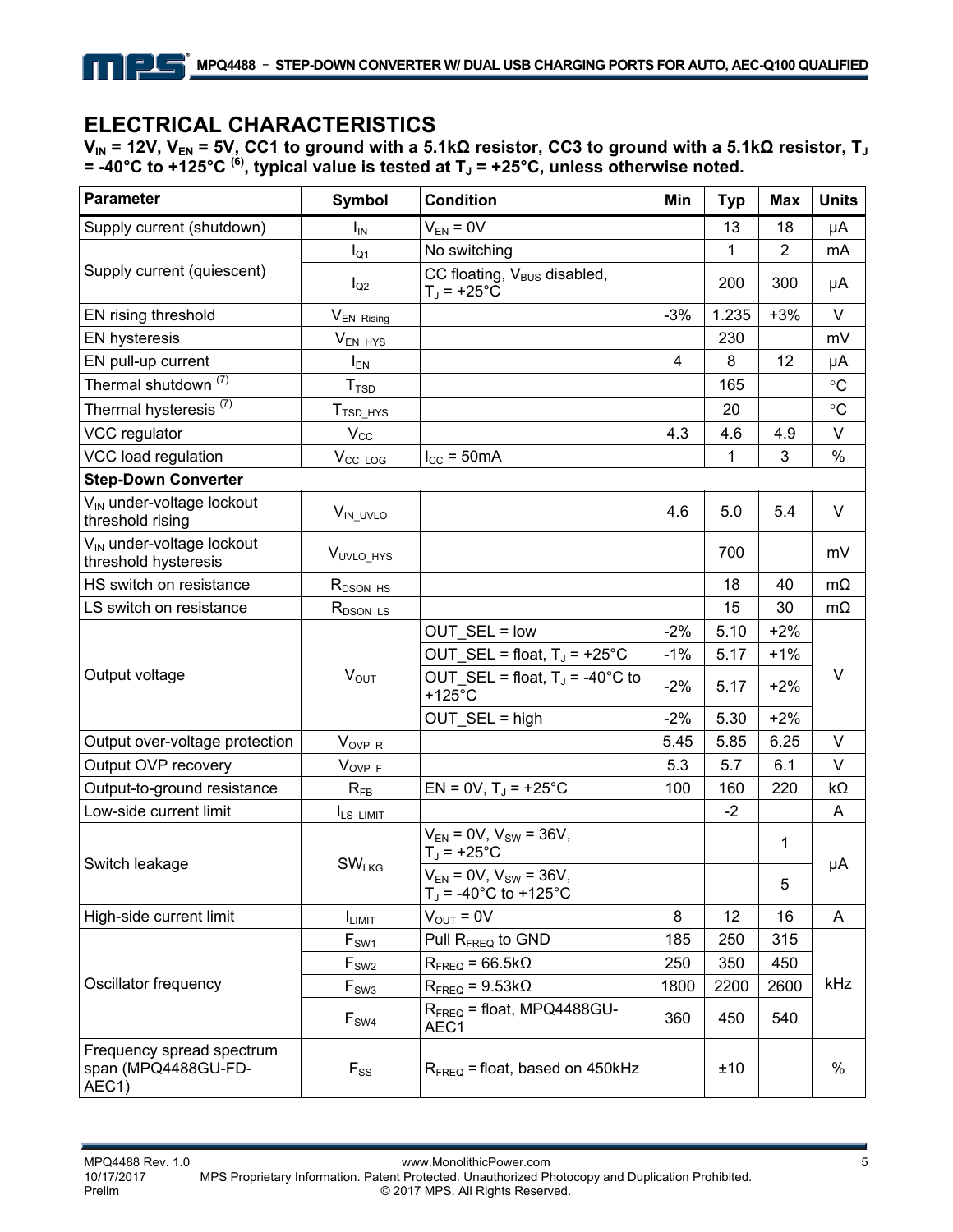### **ELECTRICAL CHARACTERISTICS** *(continued)*

**V<sub>IN</sub> = 12V, V<sub>EN</sub> = 5V, CC1 to ground with 5.1kΩ resistor, CC3 to ground with a 5.1kΩ resistor, T」=** -40°C to +125°C  $^{(6)}$ , typical value is tested at T<sub>J</sub> = +25°C, unless otherwise noted.

| <b>Parameter</b>                              | <b>Symbol</b>              | <b>Condition</b>                                                      | Min   | <b>Typ</b>     | <b>Max</b>     | <b>Units</b> |
|-----------------------------------------------|----------------------------|-----------------------------------------------------------------------|-------|----------------|----------------|--------------|
| Maximum duty cycle                            | $D_{MAX}$                  | $FREQ = 450kHz$                                                       | 91    | 95             | 99             | $\%$         |
| Minimum off time                              | TOFF MIN                   |                                                                       |       | 110            |                | ns           |
| Minimum on time <sup>(7)</sup>                | $T_{ON\_MIN}$              |                                                                       |       | 130            |                | ns           |
| Soft-start time                               | $T_{SS}$                   | Output from 10% to 90%                                                | 1     | $\overline{2}$ | 3.4            | ms           |
| <b>USB Switch (USB1 and USB2)</b>             |                            |                                                                       |       |                |                |              |
| Under-voltage lockout<br>threshold rising     | V <sub>USB_UVR</sub>       |                                                                       | 3.7   | 4              | 4.3            | V            |
| Under-voltage lockout<br>threshold hysteresis | V <sub>USB</sub> UVHYS     |                                                                       |       | 200            |                | mV           |
| Switch on resistance                          | R <sub>DSON</sub> SW       |                                                                       |       | 18             | 35             | $m\Omega$    |
| Output discharge resistance                   | $R_{DIS\_USE}$             | Apply 5V voltage on USB<br>output, CC floating                        | 250   | 500            | 750            | kΩ           |
| USB OVP clamp                                 | $V_{\text{USB OV}}$        |                                                                       | 5.3   | 5.6            | 5.9            | $\vee$       |
|                                               | $I_{Limit1}$               | V <sub>OUT</sub> drops 10%, Type-C mode,<br>$T_{\rm J}$ = +25°C       | $-6%$ | 3.55           | 6%             |              |
| <b>Current limit</b>                          | $I_{Limit2}$               | V <sub>OUT</sub> drops 10%, Type-A mode,<br>$T_1$ = +25°C             | 2.6   | 2.75           | 2.9            | A            |
| Line drop compensation                        | V <sub>DROP</sub> COM      | $I_{\text{OUT}} = 2.4A$ , $V_{\text{OUT}} = 5.17V$                    | 40    | 90             | 140            | mV           |
| V <sub>BUS</sub> soft-start time              | $T_{SS}$                   | Output from 10% to 90%                                                | 1     | $\overline{2}$ | 3              | ms           |
|                                               | T <sub>HICP_ON2</sub>      | OC, V <sub>OUT</sub> drops 10%,<br>$T_J = +25$ °C                     | 3.5   | 5              | 6.5            | ms           |
| Hiccup mode on time                           |                            | OC, V <sub>OUT</sub> drops 10%,<br>$T_J = -40^{\circ}C$ to +125°C     | 3     | 5              | $\overline{7}$ |              |
| Hiccup mode off time                          | THICP OFF                  | V <sub>OUT</sub> connected to GND                                     | 1     | $\overline{2}$ | 3              | s            |
| <b>BC1.2 DCP Mode</b>                         |                            |                                                                       |       |                |                |              |
| DP and DM short resistance                    | R <sub>DP/DM_Short</sub>   | $V_{DP} = 0.8V$ , $I_{DM} = 1mA$ ,<br>$T_J$ = +25°C                   |       | 85             | 155            | Ω            |
|                                               |                            | $V_{DP} = 0.8V$ , $I_{DM} = 1mA$ ,<br>$T_{\rm d}$ = -40°C to +125°C   |       | 85             | 160            |              |
| <b>Divider Mode</b>                           |                            |                                                                       |       |                |                |              |
| DP/DM output voltage                          | V <sub>DP/DM</sub> Divider |                                                                       | 2.55  | 2.7            | 2.85           | V            |
| DP/DM output impedance                        |                            | $T_J$ = +25°C                                                         | 14    | 22             | 30             | $k\Omega$    |
|                                               | R <sub>DP/DM_Divider</sub> | $T_J = -40^{\circ}C$ to $+125^{\circ}C$                               | 12    | 22             | 34             |              |
| 1.2V/1.2V Mode                                |                            |                                                                       |       |                |                |              |
|                                               |                            | $V_{\text{OUT}} = 5V$ , T <sub>J</sub> = +25 <sup>°</sup> C           | 1.12  | 1.2            | 1.28           | $\vee$       |
| DP/DM output voltage                          | $V_{DP/DM 1.2V}$           | $V_{\text{OUT}} = 5V$ , T <sub>J</sub> = -40°C to<br>$+125^{\circ}$ C | 1.1   | 1.2            | 1.3            |              |
| DP/DM output impedance                        |                            | $T_{\rm J}$ = +25°C                                                   | 70    | 105            | 140            |              |
|                                               | $R_{DP/DM_1.2V}$           | $T_J = -40^{\circ}C$ to $+125^{\circ}C$                               | 60    | 105            | 150            | $k\Omega$    |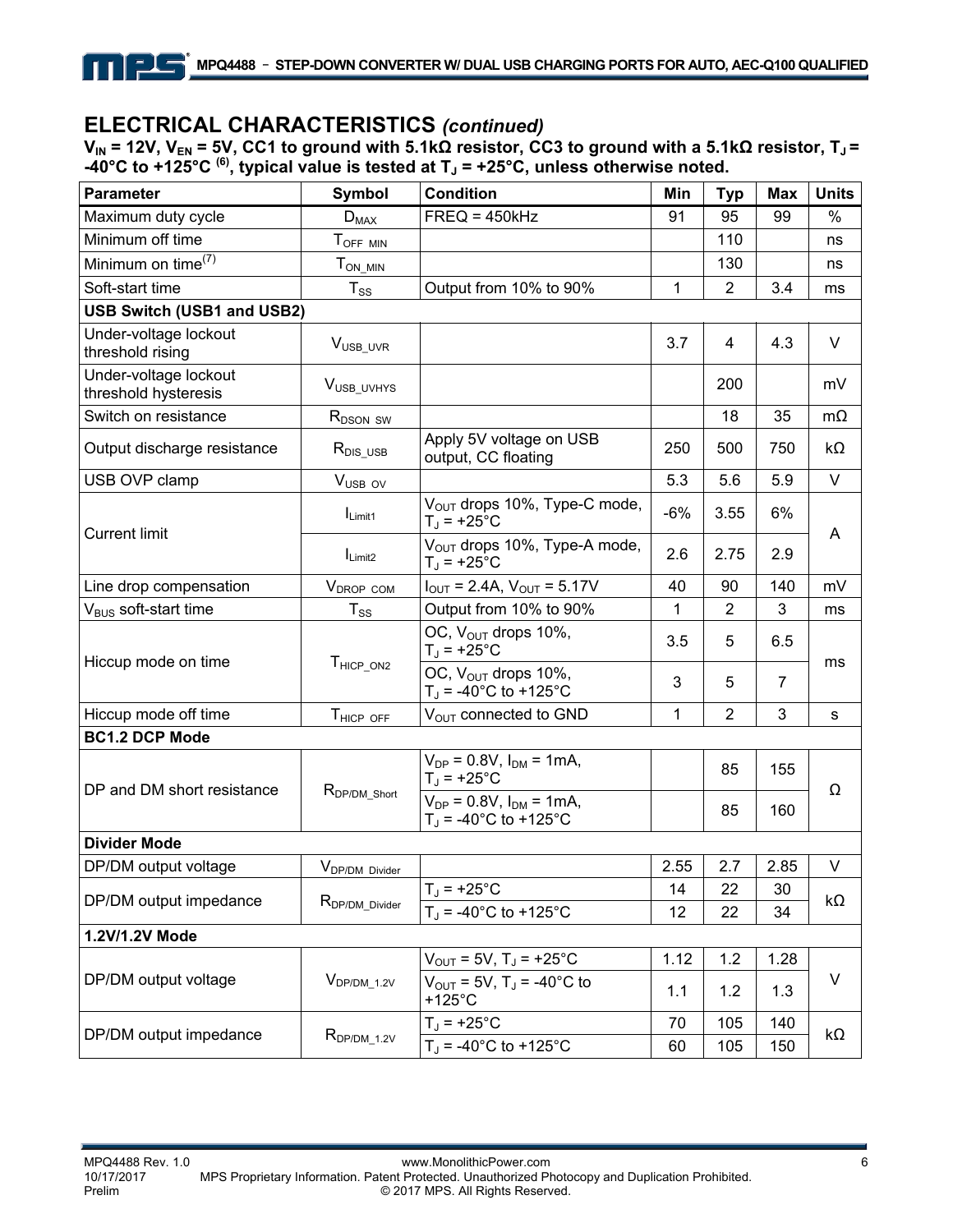### **ELECTRICAL CHARACTERISTICS** *(continued)*

**VIN = 12V, VEN = 5V, CC1 to ground with a 5.1kΩ resistor, CC3 to ground with a 5.1kΩ resistor, TJ** = -40°C to +125°C<sup>(6)</sup>, Typical value is tested at T」 = +25°C, unless otherwise noted.

| <b>Parameter</b>                                | Symbol                   | <b>Condition</b>                                                                                                    | Min  | <b>Typ</b> | <b>Max</b> | <b>Units</b> |  |  |
|-------------------------------------------------|--------------------------|---------------------------------------------------------------------------------------------------------------------|------|------------|------------|--------------|--|--|
| USB Type-C 5V @ 3A Mode - CC1, CC2, CC3 and CC4 |                          |                                                                                                                     |      |            |            |              |  |  |
| CC resistor to disable Type-C<br>mode           | $R_{A}$                  | CC1 and CC3 pins, for Type-C<br>mode application, a 1nF<br>capacitor should be added on<br>CC1 and CC3 respectively | 70   |            | 90         | kΩ           |  |  |
| CC voltage to enable VCONN                      | $V_{Ra}$                 |                                                                                                                     |      |            | 0.75       | V            |  |  |
| CC voltage to enable $V_{\text{BUS}}$           | $V_{Rd}$                 |                                                                                                                     | 0.9  |            | 2.45       | V            |  |  |
| CC detach threshold                             | <b>VOPEN</b>             |                                                                                                                     | 2.75 |            |            | $\vee$       |  |  |
| CC voltage falling debounce<br>timer            | T <sub>CC_debounce</sub> | $V_{BUS}$ enable deglitch                                                                                           | 100  | 144        | 200        | ms           |  |  |
| CC voltage rising debounce<br>timer             | T <sub>PD_debounce</sub> | $V_{BUS}$ disable deglitch                                                                                          | 10   | 15         | 20         | ms           |  |  |
| VCONN output power                              | P <sub>VCONN</sub>       | VCONN comes from buck<br>output with some series<br>resistance, for applications<br>without SuperSpeed data.        | 100  |            |            | mW           |  |  |

**NOTES:** 

6) All min/max parameters are tested at T<sub>J</sub> = 25°C. Limits over temperature are guaranteed by design, characterization, and correlation.

7) Guaranteed by design and characterization test.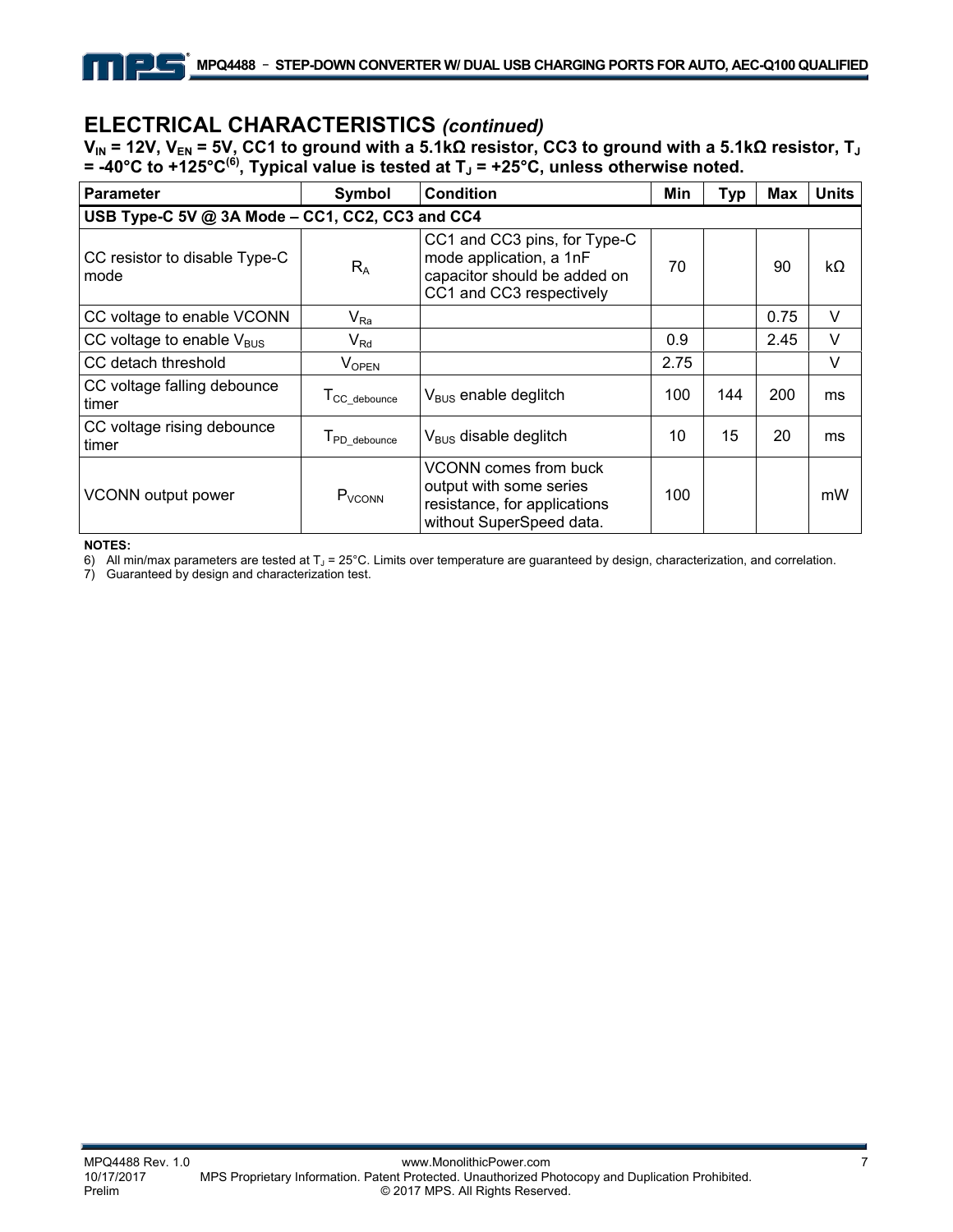### **TYPICAL PERFORMANCE CHARACTERISTICS**

크나트

 $V_{IN}$  = 12V,  $V_{OUT}$  = 5.17V, L = 4.7µH, T<sub>A</sub> = 25°C, unless otherwise noted.







MPQ4488 Rev. 1.0 www.MonolithicPower.com<br>10/17/2017 MPS Proprietary Information. Patent Protected. Unauthorized Photocopy and Duplication Prohibited. 10/17/2017 MPS Proprietary Information. Patent Protected. Unauthorized Photocopy and Duplication Prohibited. © 2017 MPS. All Rights Reserved.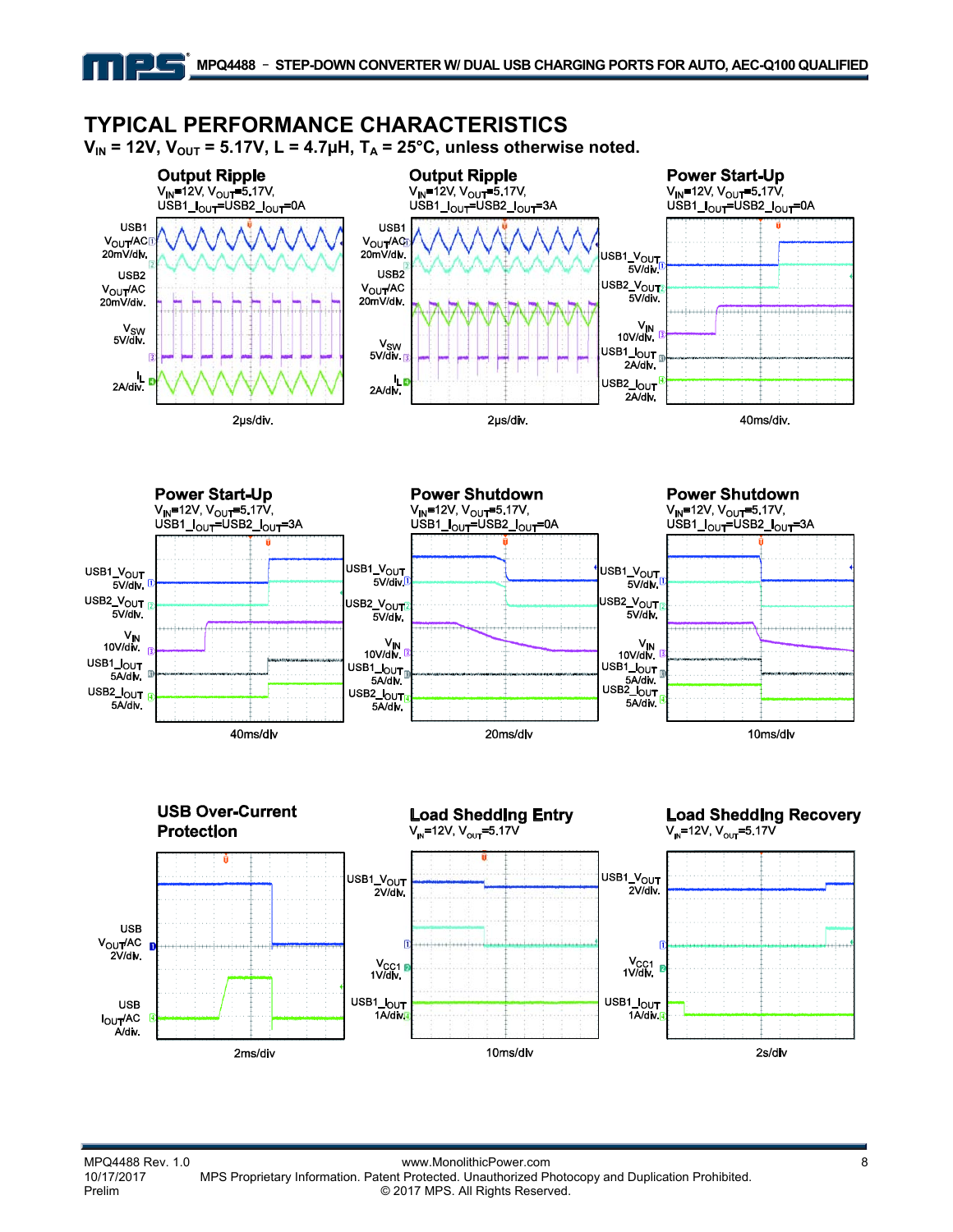# **TYPICAL PERFORMANCE CHARACTERISTICS** *(continued)*

 $V_{IN}$  = 12V,  $V_{OUT}$  = 5.17V, L = 4.7 $\mu$ H, T<sub>A</sub> = 25°C, unless otherwise noted.

LINE DROP COMPENSATION(mV)



90∐<br>0



### **Thermal Image**

 $V_{IN}$ =12V,  $USB1$ <sub>OUT</sub>=USB2<sub>- $I_{OUT}$ </sub>=2.4A<br>4 layer PCB, 50mm x 50mm



**Thermal Image** Vin=12V, USB1\_IOUT=2.4A, USB2\_IOUT=3A<br>4 layer PCB, 50mm×50mm

01234567

LOAD CURRENT (A)



#### **Thermal Image**

 $V_{IN}$ =12 $V$ , USB1\_ $I_{OUT}$ =3A,USB2\_ $I_{OUT}$ =3A<br>4 layer PCB, 50mm x 50mm

0 0.5 1 1.5 2 2.5 3

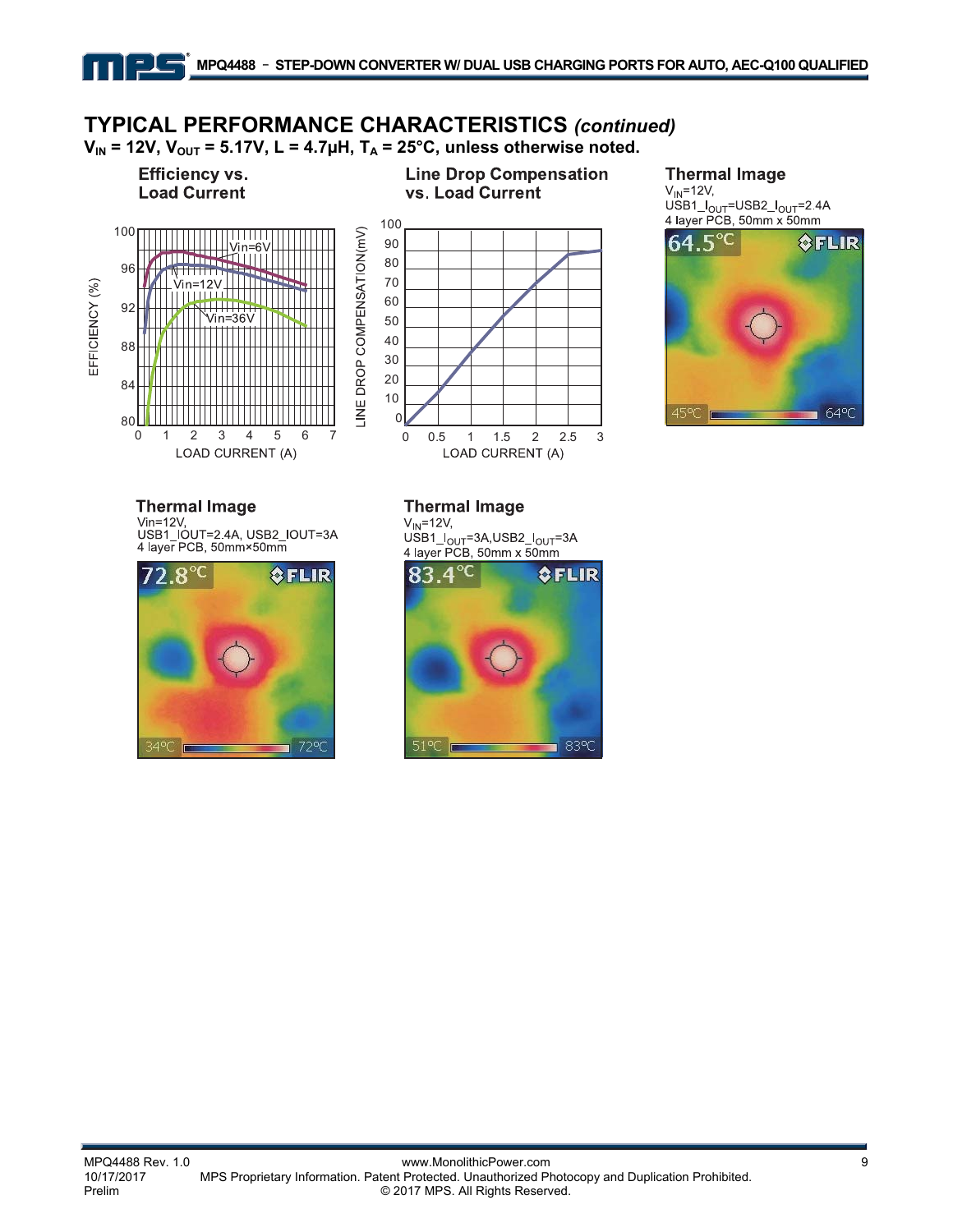### **PIN FUNCTIONS**

| QFN 5x5<br>Pin# | <b>Name</b>                                                                                                                                                                                                                                                                                                                                          | <b>Description</b>                                                                                                                                                                                                                                                                                            |  |  |  |  |  |
|-----------------|------------------------------------------------------------------------------------------------------------------------------------------------------------------------------------------------------------------------------------------------------------------------------------------------------------------------------------------------------|---------------------------------------------------------------------------------------------------------------------------------------------------------------------------------------------------------------------------------------------------------------------------------------------------------------|--|--|--|--|--|
| 1               | CC <sub>1</sub>                                                                                                                                                                                                                                                                                                                                      | <b>Configuration channel.</b> CC1 is used to detect connections and configure the<br>interface across the USB1 Type-C cables and connectors. Once a connection is<br>established, CC1 or CC2 is reassigned to provide power over the VCONN of the plug.                                                       |  |  |  |  |  |
| $\overline{2}$  | USB1                                                                                                                                                                                                                                                                                                                                                 | <b>USB1</b> output.                                                                                                                                                                                                                                                                                           |  |  |  |  |  |
| 3, 15, 25       | <b>OUT</b>                                                                                                                                                                                                                                                                                                                                           | <b>Buck output.</b> OUT is the power input for USB1 and USB2.                                                                                                                                                                                                                                                 |  |  |  |  |  |
| 4, 14           | IN                                                                                                                                                                                                                                                                                                                                                   | Supply voltage. IN is the drain of the internal power device and provides the power<br>supply for the entire chip. The MPQ4488 operates from a 6V to 36V input voltage. A<br>capacitor $(C_{\text{IN}})$ prevents large voltage spikes at the input. Place $C_{\text{IN}}$ as close to the IC<br>as possible. |  |  |  |  |  |
| 5, 13           | <b>PGND</b>                                                                                                                                                                                                                                                                                                                                          | <b>Power ground.</b> PGND is the reference ground of the regulated output voltage. PGND<br>requires careful consideration during the PCB layout. Connect PGND with copper<br>traces and vias.                                                                                                                 |  |  |  |  |  |
| 6               | <b>AGND</b>                                                                                                                                                                                                                                                                                                                                          | Analog ground. Connect AGND to PGND.                                                                                                                                                                                                                                                                          |  |  |  |  |  |
| $\overline{7}$  | <b>VCC</b>                                                                                                                                                                                                                                                                                                                                           | Internal 4.6V LDO regulator output. Decouple VCC with a 1µF capacitor.                                                                                                                                                                                                                                        |  |  |  |  |  |
| 8, 9, 26        | SW                                                                                                                                                                                                                                                                                                                                                   | Switch output. Use a wide PCB trace to make the connection.                                                                                                                                                                                                                                                   |  |  |  |  |  |
| 10              | <b>BST</b>                                                                                                                                                                                                                                                                                                                                           | Bootstrap. A 0.22µF capacitor is connected between SW and BST to form a floating<br>supply across the high-side switch driver.                                                                                                                                                                                |  |  |  |  |  |
| 11              | OUT_SEL                                                                                                                                                                                                                                                                                                                                              | Buck output voltage set. Setting OUT SEL to either a low, floating, or high<br>connection can set three different output voltages (5.1V, 5.17V, 5.3V).                                                                                                                                                        |  |  |  |  |  |
| 12              | Switching frequency program input. For the MPQ4488GU-AEC1, connect a resistor<br>from FREQ to GND to set the switching frequency. Float FREQ or connect FREQ to<br>VCC to achieve a 450kHz frequency. Connect FREQ to ground to achieve a 250kHz<br>internal frequency.<br>For the MPQ4488GU-FD-AEC1, float FREQ or connect FREQ to VCC to achieve a |                                                                                                                                                                                                                                                                                                               |  |  |  |  |  |
|                 |                                                                                                                                                                                                                                                                                                                                                      | ±10% frequency spread spectrum based on 450kHz. Connect a resistor from FREQ to<br>GND or pull FREQ to GND to set the switching frequency without a frequency spread<br>spectrum.                                                                                                                             |  |  |  |  |  |
| 16              | USB <sub>2</sub>                                                                                                                                                                                                                                                                                                                                     | <b>USB2 output.</b>                                                                                                                                                                                                                                                                                           |  |  |  |  |  |
| 17              | CC4                                                                                                                                                                                                                                                                                                                                                  | <b>Configuration channel.</b> CC4 is used to detect connections and configure the<br>interface across the USB2 Type-C cables and connectors. Once a connection is<br>established, CC3 or CC4 is reassigned to provide power over the VCONN of the plug.                                                       |  |  |  |  |  |
| 18              | CC <sub>3</sub>                                                                                                                                                                                                                                                                                                                                      | Configuration channel. CC3 is used to detect connections and configure the<br>interface across the USB2 Type-C cables and connectors. Once a connection is<br>established, CC3 or CC4 is reassigned to provide power over the VCONN of the plug.                                                              |  |  |  |  |  |
| 19              | DM <sub>2</sub>                                                                                                                                                                                                                                                                                                                                      | D- data line to USB2 connector. The input/output is used for handshaking with<br>portable devices.                                                                                                                                                                                                            |  |  |  |  |  |
| 20              | DP <sub>2</sub>                                                                                                                                                                                                                                                                                                                                      | D+ data line to USB2 connector. The input/output is used for handshaking with<br>portable devices.                                                                                                                                                                                                            |  |  |  |  |  |
| 21              | EN                                                                                                                                                                                                                                                                                                                                                   | On/off control input. EN has an internal auto pull-up with an 8µA current source.                                                                                                                                                                                                                             |  |  |  |  |  |
| 22              | DP <sub>1</sub>                                                                                                                                                                                                                                                                                                                                      | D+ data line to USB1 connector. The input/output is used for handshaking with<br>portable devices.                                                                                                                                                                                                            |  |  |  |  |  |
| 23              | DM <sub>1</sub>                                                                                                                                                                                                                                                                                                                                      | D- data line to USB1 connector. The input/output is used for handshaking with<br>portable devices.                                                                                                                                                                                                            |  |  |  |  |  |
| 24              | CC <sub>2</sub>                                                                                                                                                                                                                                                                                                                                      | <b>Configuration channel.</b> CC2 is used to detect connections and configure the<br>interface across the USB1 Type-C cables and connectors. Once a connection is<br>established, CC1 or CC2 is reassigned to provide power over the VCONN of the plug.                                                       |  |  |  |  |  |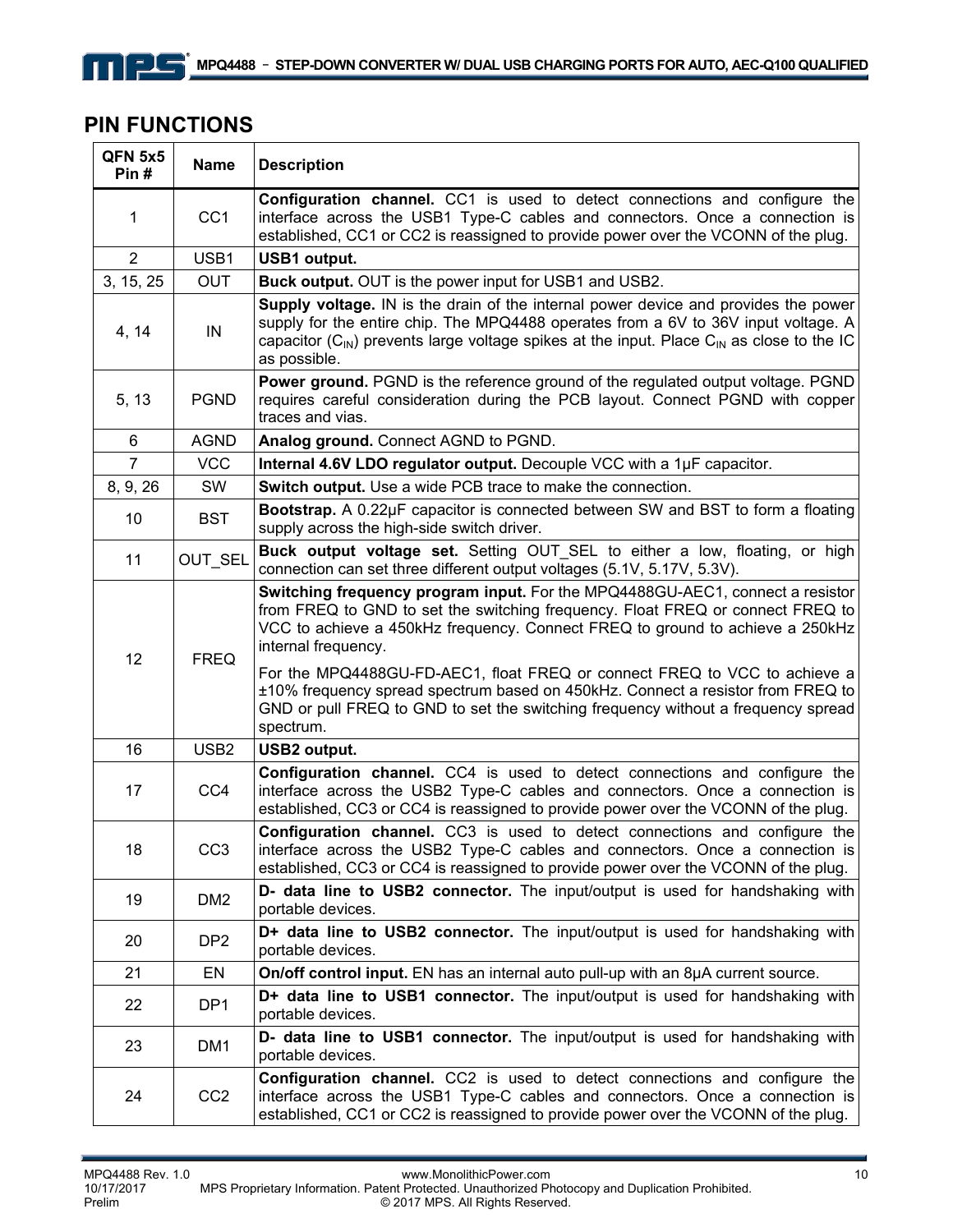### **BLOCK DIAGRAM**

コノー



**Figure 1: Functional Block Diagram**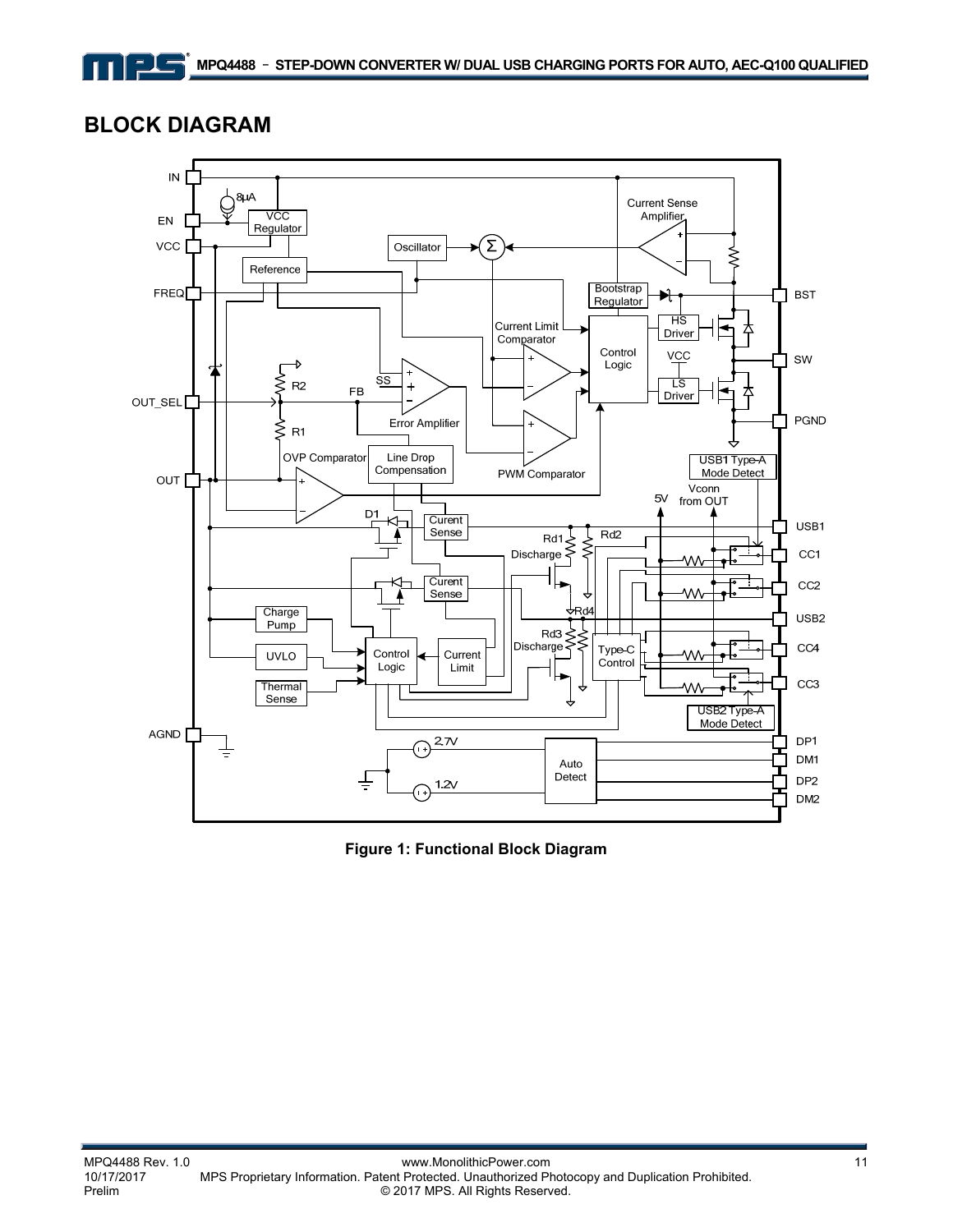### **OPERATION BUCK CONVERTER SECTION**

The MPQ4488 integrates a monolithic, synchronous, rectified, step-down, switch-mode converter with internal power MOSFETs and two USB current-limit switches with charging port auto-detection. The MPQ4488 offers a compact solution that achieves 6A of continuous output current with excellent load and line regulation over a wide input supply range.

The MPQ4488 operates in a fixed-frequency, peak-current-mode control to regulate the output voltage. The internal clock initiates the pulse-width modulation (PWM) cycle, which turns on the integrated high-side power MOSFET (HS-FET). The HS-FET remains on until its current reaches the value set by the COMP voltage  $(V_{\text{COMP}})$ . When the power switch is off, it remains off until the next clock cycle begins. If the duty cycle reaches 95% (450kHz switching frequency) in one PWM period, the current in the power MOSFET does not reach the COMP-set current value, and the power MOSFET turns off.

#### **Error Amplifier (EA)**

The error amplifier (EA) compares the internal feedback voltage against the internal reference (REF) and outputs a  $V_{\text{COMP}}$ . This  $V_{\text{COMP}}$  controls the power MOSFET current. The optimized, internal compensation network minimizes the external component count and simplifies the control loop design.

#### **Internal VCC Regulator**

The 4.6V internal regulator powers most of the internal circuitries. This regulator takes  $V_{IN}$  and operates in the full  $V_{IN}$  range. When  $V_{IN}$ exceeds 4.6V, the output of the regulator is in full regulation. If  $V_{\text{IN}}$  is less than 4.6V, the output decreases with  $V_{IN}$ . VCC requires an external 1µF ceramic decoupling capacitor.

After the buck output start-up, the internal VCC LDO output is biased by the buck output through a Schottky diode.

### **Enable Control (EN)**

The MPQ4488 has an enable control pin (EN). There is an internal 8µA pull-up current that allows EN to be floated for automatic start-up.

Pulling EN high or floating EN enables the IC. Pulling EN low disables the IC. EN is clamped internally using a 7.6V series Zener diode and 10V breakdown voltage of an ESD cell (see Figure 2).

Connect EN through a pull-up resistor to  $V_{IN}$  to enhance the EN pull-up current ability. This requires limiting the EN voltage below 10V or limiting the EN input current below 500μA if the EN pull-up voltage larger than 10V.

For example, connecting EN to  $V_{IN}$  = 36V,  $R_{PULLUP}$  ≥ (36V - 10V) / 500μA = 52kΩ.



**Figure 2: Zener Diode between EN and GND**

#### **Setting the Switching Frequency**

Connect a resistor from FREQ to ground to set the switching frequency (see Table 1). The value of the frequency can be calculated approximately with Equation (1):

$$
FREQ(kHz) = \frac{1000000}{42.5 \times R_{\text{free}}(K\Omega) + 53.7}
$$
 (1)

The frequency vs.  $R_{FREQ}$  is shown in Figure 3.



**Figure 3: Switching Frequency vs. RFREQ**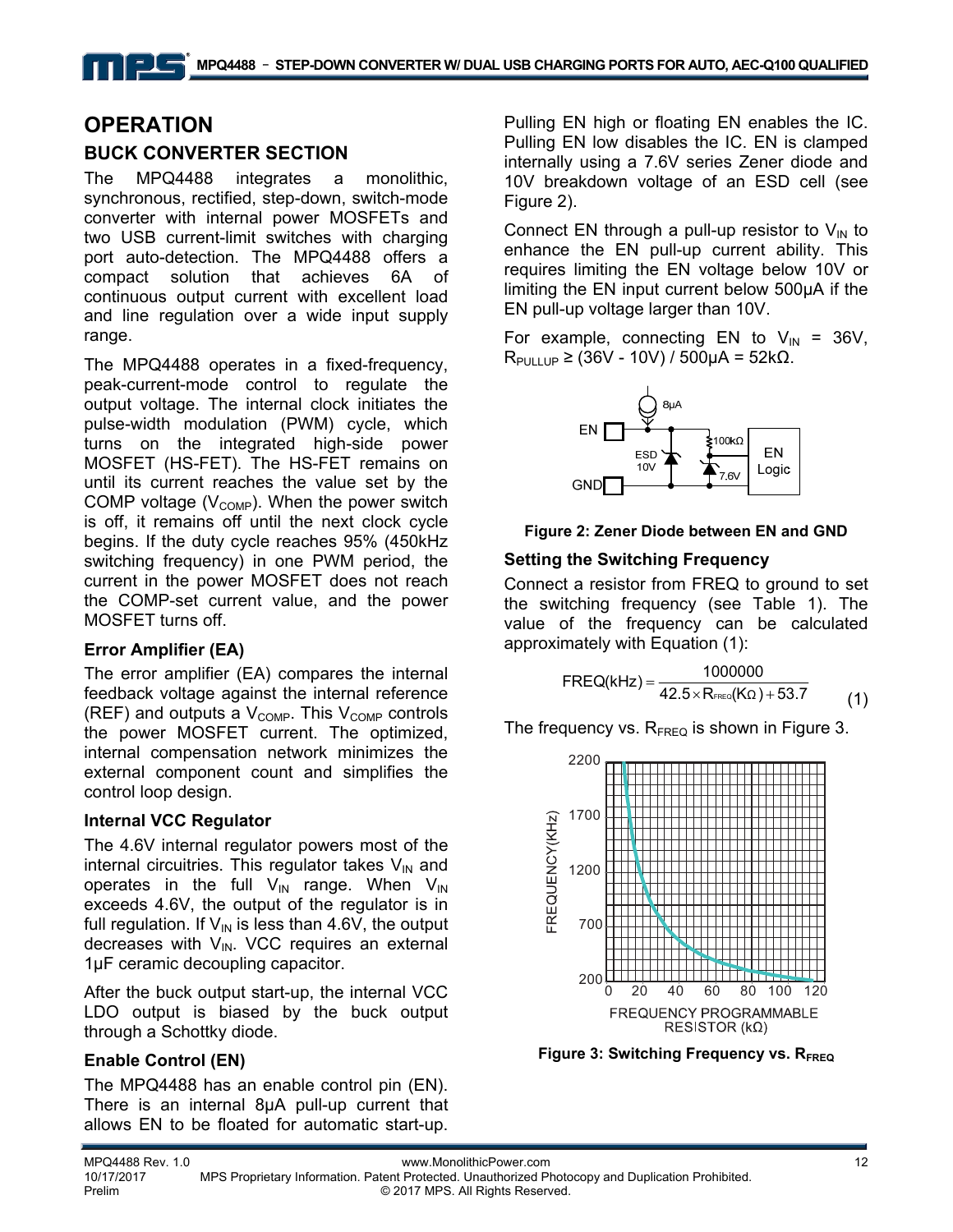| $R_{\text{FREQ}}$<br>$(k\Omega)$ | $F_{S}$<br>(kHz) |
|----------------------------------|------------------|
| ი                                | 250              |
| 66.5                             | 350              |
| <b>NC</b>                        | 450              |
| 45.8                             | 500              |
| 22.3                             | 1000             |
| 14.6                             | 1500             |
| 9.53                             | 2200             |

**Table 1: Recommended Resistor Values for Typical Switching Frequency** 

When running the part at a high switching frequency (i.e.: 2.2MHz), consider the minimum on time, minimum off time, and the maximum output current due to the thermal rise.

Two internal comparators monitor FREQ's logic voltage to enable FREQ to float or short to GND. During power-up, there is another internal source current on FREQ. The frequency is locked at 450kHz when a voltage greater than 2V is sensed on FREQ for longer than 8µs. The frequency is locked at 250kHz when a voltage less than 0.1V is sensed on FREQ for longer than 8µs. Leave FREQ floating or connect FREQ to VCC to achieve the 450kHz default switching frequency. Short FREQ to ground to achieve a 250kHz frequency (see Figure 4).



**Figure 4: Switching Frequency Functional Block**

#### **Frequency Spread Spectrum**

The purpose of the spread spectrum is to minimize the peak emissions at a specific frequency.

The MPQ4488GU-FD-AEC1 uses a 4kHz triangle wave (125μs rising, 125μs falling) to modulate the internal oscillator. The frequency span of the spread spectrum operation is ±10% (see Figure 5).



**Figure 5: Frequency Spread Spectrum** 

FREQ must be floated or connected to VCC when using the spread spectrum function. The MPQ4488 can work without the switching frequency spread spectrum when FREQ is connected to an external resistor or shorted to GND.

Pull FREQ to GND to set the fixed switching frequency at 250kHz without the frequency spread spectrum. The frequency is determined by an external resistor when connecting FREQ to GND through a resistor.

#### **Under-Voltage Lockout (UVLO)**

Under-voltage lockout (UVLO) protects the chip from operating at an insufficient supply voltage. The UVLO comparator monitors the input voltage. The UVLO rising threshold is 5V, and its falling threshold is 4.3V.

#### **Internal Soft Start (SS)**

Soft start (SS) prevents the converter output voltage from overshooting during start-up. When the chip starts up, the internal circuitry generates a SS voltage that ramps up from 0V to 5V. When SS is lower than REF, the error amplifier uses SS as the reference. When SS is higher than REF, the error amplifier uses REF as the reference. The SS time is set to 2ms internally. If the output of the MPQ4488 is prebiased to a certain voltage during start-up, the IC disables the switching of both the high-side and low-side switches until the voltage on the internal SS capacitor exceeds the internal feedback voltage.

#### **Forced CCM Operation**

The MPQ4488 works in forced continuous conduction mode (CCM) continuously. The MPQ4488 operates with a fixed switching frequency regardless of whether it is operating in light load or full load. The advantage of CCM is the controllable frequency, smaller output

10/17/2017 MPS Proprietary Information. Patent Protected. Unauthorized Photocopy and Duplication Prohibited. Prelim © 2017 MPS. All Rights Reserved.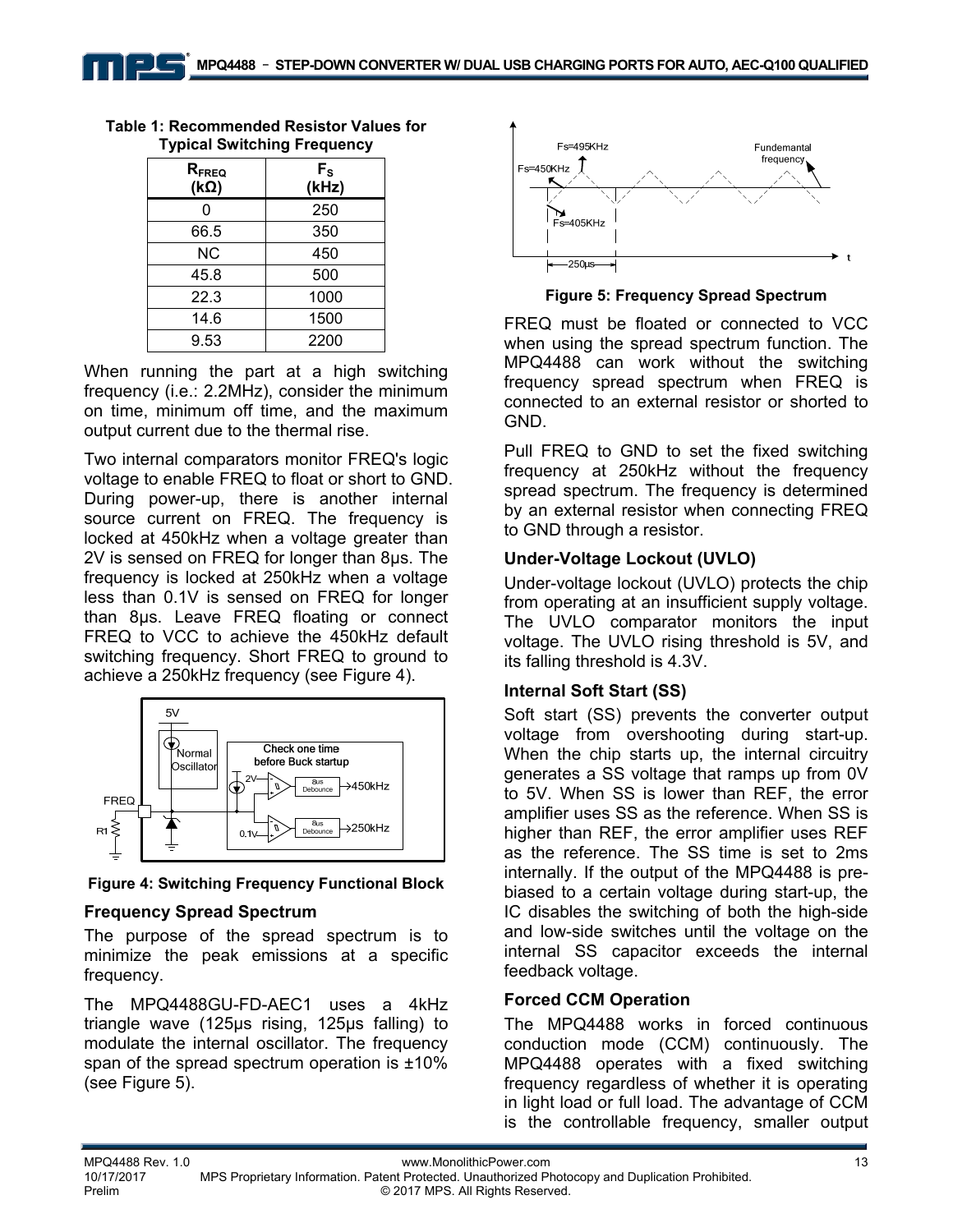ripple, and sufficient bootstrap charge time, but it also has low efficiency at light-load condition. A proper inductance should be selected to avoid triggering the low-side switch's negative current limit (typically 2A, from SW to GND). If the negative current limit is triggered, the lowside switch turns off, and the high-side switch turns on when the internal clock begins.

#### **Buck Over-Current Protection (OCP)**

The MPQ4488 has a cycle-by-cycle overcurrent limit when the inductor peak current exceeds the current-limit threshold, and the FB voltage drops below the under-voltage (UV) threshold (typically 50% below the reference). Once UV is triggered, the MPQ4488 enters hiccup mode to restart the part periodically. This protection mode is especially useful when the output is dead-shorted to ground. This reduces the average short-circuit current greatly, alleviates thermal issues, and protects the regulator. The MPQ4488 exits hiccup mode once the over-current condition is removed.

#### **Buck Output Over-Voltage Protection (OVP)**

The MPQ4488 has output over-voltage protection (OVP). If the output is higher than 5.85V, the high-side switch stops turning on. The low-side switch turns on to discharge the output voltage until the output decreases to 5.7V, and then the chip resumes normal operation.

#### **Floating Driver and Bootstrap Charging**

An external bootstrap capacitor powers the floating power MOSFET driver. This floating driver has its own UVLO protection. The UVLO's rising threshold is 2.2V with a hysteresis of 150mV. The bootstrap capacitor voltage is regulated internally by  $V_{IN}$  and VCC through D1, D2, M1, C4, L1, and C2 (see Figure 6). The BST capacitor (C4) voltage is charged up quickly by VCC through M1. The 2.5μA input to BST current source also can charge the BST capacitor when the low-side switch does not turn on.





#### **Start-Up and Shutdown**

If both IN and EN exceed their respective thresholds, the chip is enabled. The reference block starts first, generating a stable reference voltage and current, and then the internal regulator is enabled. The regulator provides a stable supply for the remaining circuitries.

Three events can shut down the chip: EN low, IN low, and thermal shutdown. During shutdown, the signaling path is blocked to avoid any fault triggering. Then  $V_{\text{COMP}}$  and the internal supply rail are pulled down. The floating driver is not subject to this shutdown command.

#### **Buck Output Impedance**

The buck does not involve an output discharge function during EN shutdown. After EN shuts down, there are only two feedback resistors connected to OUT, which have a typical resistance of 160kΩ.

# **USB CURRENT-LIMIT SWITCH SECTION**

### **Over-Current Protection (OCP) and Hiccup**

The MPQ4488 integrates two USB current-limit switches. The MPQ4488 provides built-in softstart circuitry that controls the rising slew rate of the output voltage to limit inrush current and voltage surges.

When the load current reaches the current-limit threshold, the USB power MOSFET works in a constant current-limit mode (see Figure 7). If the over-current limit condition lasts longer than 5ms ( $V_{\text{OUT}}$  does not drop too low), the corresponding USB channel enters hiccup mode with 5ms of on-time and 2s of off-time. Another USB channel still works normally.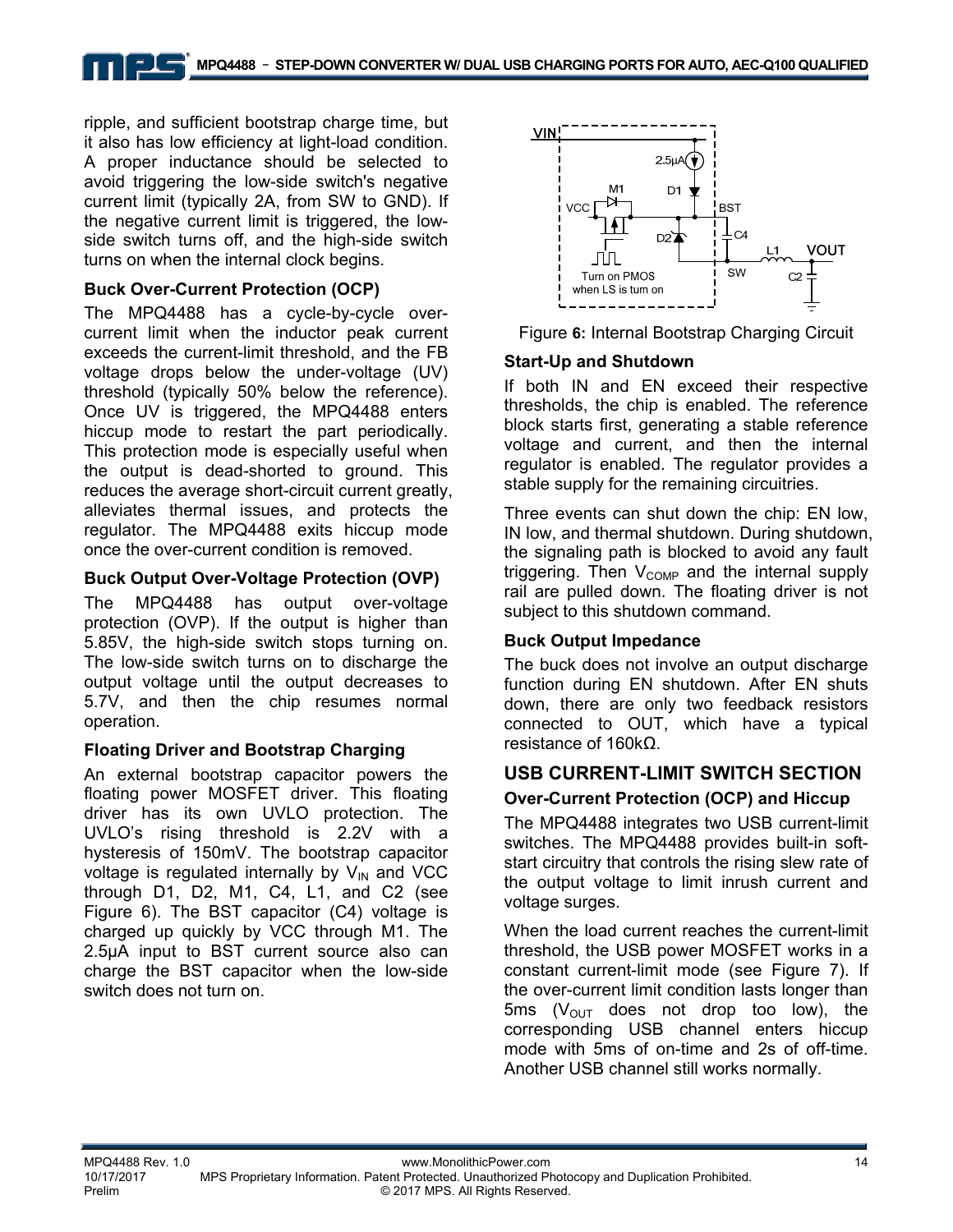

**Figure 7: Over-Current Limit**

After the soft start finishes, if the USB output voltage is lower than 3.5V and lasts longer than 50µs, the MPQ4488 also enters hiccup (without having to wait for 5ms) (see Figure 8). This can prevent an abnormal thermal rise during a constant resistor (CR) load over-current case.



**Figure 8: Over-Current Limit for CR Load**

#### **Fast Response for Short-Circuit Protection (SCP)**

If the load current increases rapidly due to a short-circuit event, the current may exceed the current-limit threshold before the control loop is able to respond. If the current reaches the 7A secondary current limit level, a fast turn-off circuit is active to turn off the power MOSFET. This can help limit the peak current through the switch, keeping the buck output voltage from dropping too much and affect another USB channel. The total short-circuit response time is less than 1µs.

When the fast turn-off function is triggered, the MOSFET turns off for 100µs and restarts with a soft start. During the restart process, if the short still remains, the MPQ4488 regulates the gate voltage to hold the current at a normal current limit level.

#### **Output Line Drop Compensation**

The MPQ4488 can compensate for an outputvoltage drop, such as high impedance caused by a long trace, to maintain a fairly constant output voltage at the load-side voltage.

The internal comparator compares the currentsense output voltage of the two current-limit switches and uses the larger current-sense output voltage to compensate for the line drop voltage.

The line drop compensation amplitude increases linearly as the load current increases. It also has an upper limitation. The line drop compensation at output currents greater than 2.4A is 90mV.

#### **USB Output Over-Voltage Clamp**

To protect the device at the cable terminal, the USB switch output has a fixed over-voltage protection (OVP) threshold. When the input voltage is higher than the OVP threshold, the output voltage is clamped to its OVP threshold value.

#### **USB Output Discharge and Impedance**

Each USB switch has a fast discharge path that can discharge the external output capacitor's energy quickly during power shutdown. This function is active when the CC pins are released or the part is disabled (input voltage is under UVLO or EN off). The discharge path is turned off when the USB output voltage is discharged below 50mV. After the fast discharge path turns off, there is only a high impedance resistor (typically 500kΩ) from USB1 or USB2 to ground.

#### **Auto-Detection**

The MPQ4488 integrates a USB-dedicated charging port auto-detect function. This function recognizes most mainstream portable devices and supports the following charging schemes:

- USB Battery Charging Specification BC1.2/ Chinese Telecommunications Industry Standard YD/T 1591-2009
- Apple divider mode
- 1.2V/1.2V mode
- USB Type-C 5V @ 3A DFP mode

The auto-detect function is a state machine that supports all of the DCP charging schemes above. Connect DP and DM with a 150Ω resistor for DCP mode.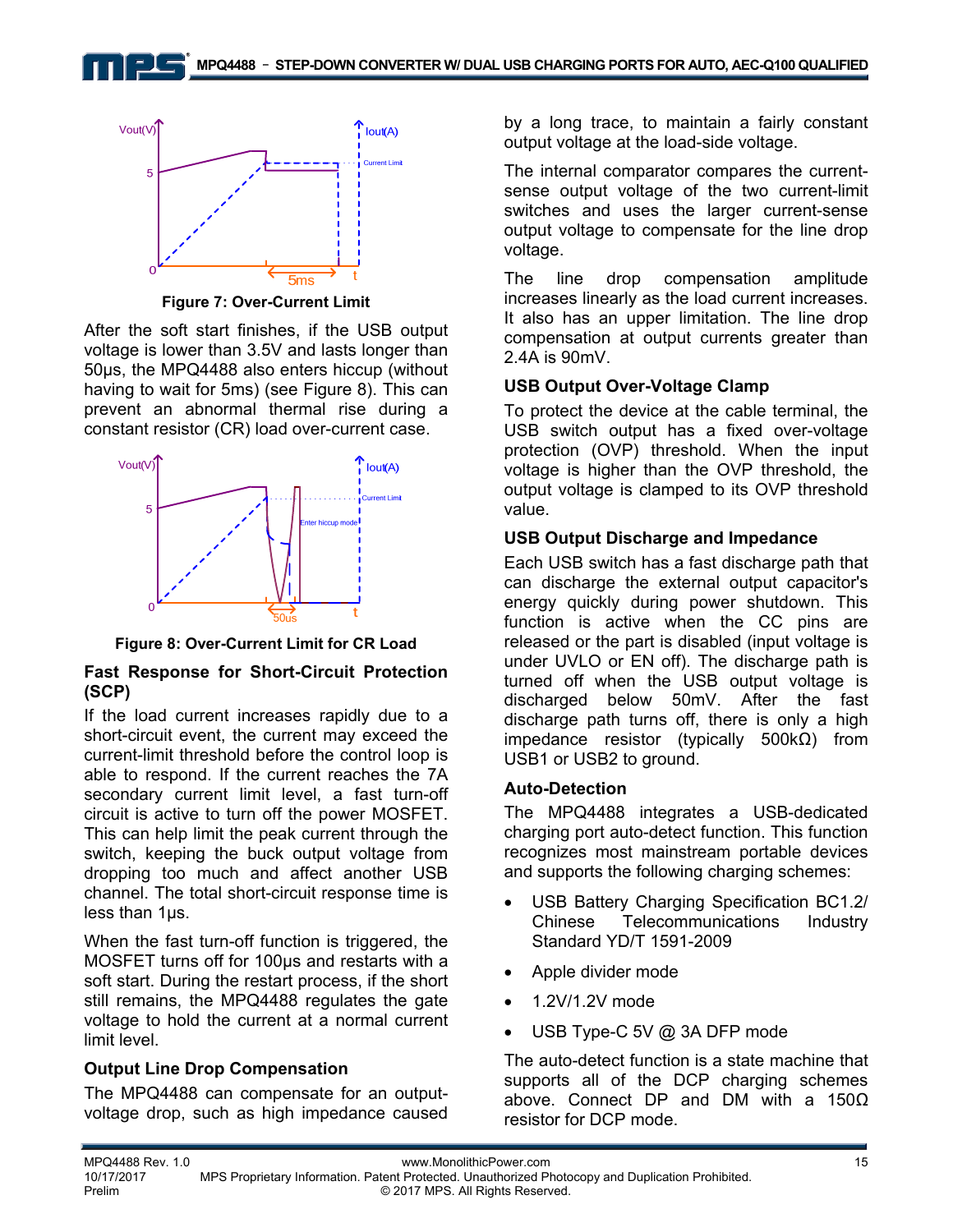#### **USB Type-C Mode and VCONN**

For USB Type-C solutions, two pins (CC1, CC2) on the connector are used to establish and manage the source-to-sink connection. The general concept for setting up a valid connection between a source and a sink is based on being able to detect terminations residing in the product being attached. To aid in defining the functional behavior of CC, a pull-up (Rp) and pull-down (Rd 5.1kΩ) termination model is used based on a pull-up resistor and pull-down resistor (see Figure 9).



#### **Figure 9: Current Source/Pull-Down CC Model**

Initially, a source exposes independent Rp terminations on its CC1 and CC2 pins, and a sink exposes independent Rd terminations on its CC1 and CC2 pins. The source-to-sink combination of this circuit configuration represents a valid connection. To detect this, the source monitors CC1 and CC2 for a voltage lower than its unterminated voltage. The choice of Rp is a function of the pull-up termination voltage and the source's detection circuit. This indicates that either a sink, a powered cable, or a sink connected via a powered cable has been attached.

Prior to the application of VCONN, a powered cable exposes Ra (typically 1kΩ) on its VCONN pin. Ra represents the load on VCONN plus any resistive elements to ground. In some cable plugs, this might be a pure resistance, and in others, it may simply be the load.

The source must be able to differentiate between the presence of Rd and Ra to know whether there is a sink attached and where to apply VCONN. The source is not required to source VCONN unless Ra is detected.

Two special termination combinations on the CC pins as seen by a source are defined for directly attached accessory modes: Ra/Ra for audio adapter accessory mode and Rd/Rd for debug accessory mode (see Figure 10 and Table 2).



#### **Figure 10: CC Pin Functional Block**

A port that behaves as a source has the following functional characteristics.

- 1. The source uses a MOSFET to enable or disable the power delivery across  $V_{\text{BUS}}$ . Initially, the source is disabled.
- 2. The source supplies pull-up resistors (Rp) on CC1 and CC2 and monitors both to detect a sink. The presence of an Rd pulldown resistor on either CC1 or CC2 indicates that a sink is being attached. The value of Rp indicates the initial USB Type-C current level supported by the host. The MPQ4488 default Rp is 10kΩ, which represents a 3A current level.
- 3. The source uses the CC pull-down characteristic to detect and determine which CC pin is intended to supply VCONN (when Ra is discovered).
- 4. Once a sink is detected, the source enables  $V_{BUS}$  and VCONN.
- 5. The source can adjust the value of Rp dynamically to indicate a change in the available USB Type-C current to a sink. For example, at high temperature, the MPQ4488 changes Rp to 22kΩ to indicate a 1.5A current ability.
- 6. The source monitors the continued presence of Rd to detect a sink detach. When a detach event is detected, the source is removed,  $V_{\text{BUS}}$  and VCONN return to step 2.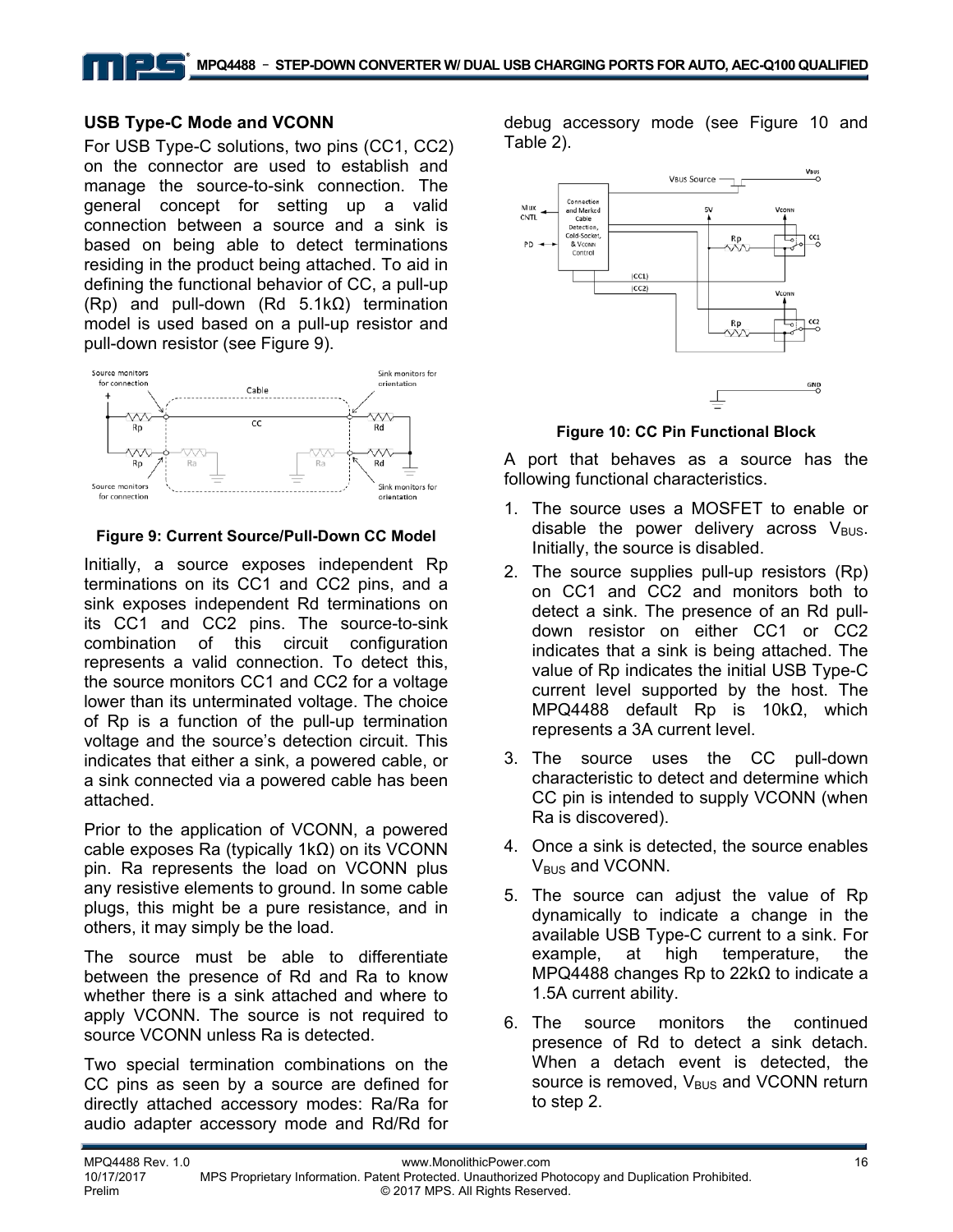#### ▗▕▏▆▟▆ **MPQ4488** – **STEP-DOWN CONVERTER W/ DUAL USB CHARGING PORTS FOR AUTO, AEC-Q100 QUALIFIED**

#### **Disable Type-C Mode (Type-A Mode)**

During the MPQ4488 initial start-up, the IC sources 10μA for 20μs on CC1. If the CC1 voltage falls into a 400mV to 1.2V range, USB1 latches in Type-A mode unless the part is reenabled. Type-C mode is disabled, so CC1's attach and detach logic is disabled, and  $V_{\text{BUS}}$  is always enabled. The current limit changes to a Type-A spec. The same logic is implemented on CC3 for USB2.

To trigger Type-A mode, the external pull-down resistor should be 70 - 90kΩ. Do not connect extra capacitors on CC1 and CC3.

In normal Type-C mode applications, a 1nF capacitor should be added on CC1 and CC3 to avoid falsely triggering Type-A mode. If two Ra resistors pull down CC1 and CC2, or two Rd resistors pull down CC1 and CC2, there is no action inside the IC ( $V_{\text{BUS}}$  is not enabled).

#### **Load Shedding vs. Temperature**

The MPQ4488 monitors the die temperature and changes its output current capability dynamically. This feature is supported by both Type-C and USB2.0 applications.

If the die temperature is higher than 125°C, the USB port's CC pin pull-up resistance (Rp) changes to 22kΩ to indicate that its source capability has changed to 1.5A. Meanwhile,  $V_{BUS}$  changes to 4.77V.

If the die temperature is lower than 100°C for 16 seconds,  $V_{BUS}$  reverts back to the normal voltage set by OUT\_SEL. Meanwhile, the USB Type-C current capability changes back to 3A  $(Rp = 10k\Omega)$ . The current limit threshold remains at 3.55A during this period.

#### **Thermal Shutdown**

Thermal shutdown prevents the chip from operating at exceedingly high temperatures. When the silicon die temperature exceeds 165°C, the entire chip shuts down. When the temperature falls below its lower threshold (typically 145°C), the chip is enabled.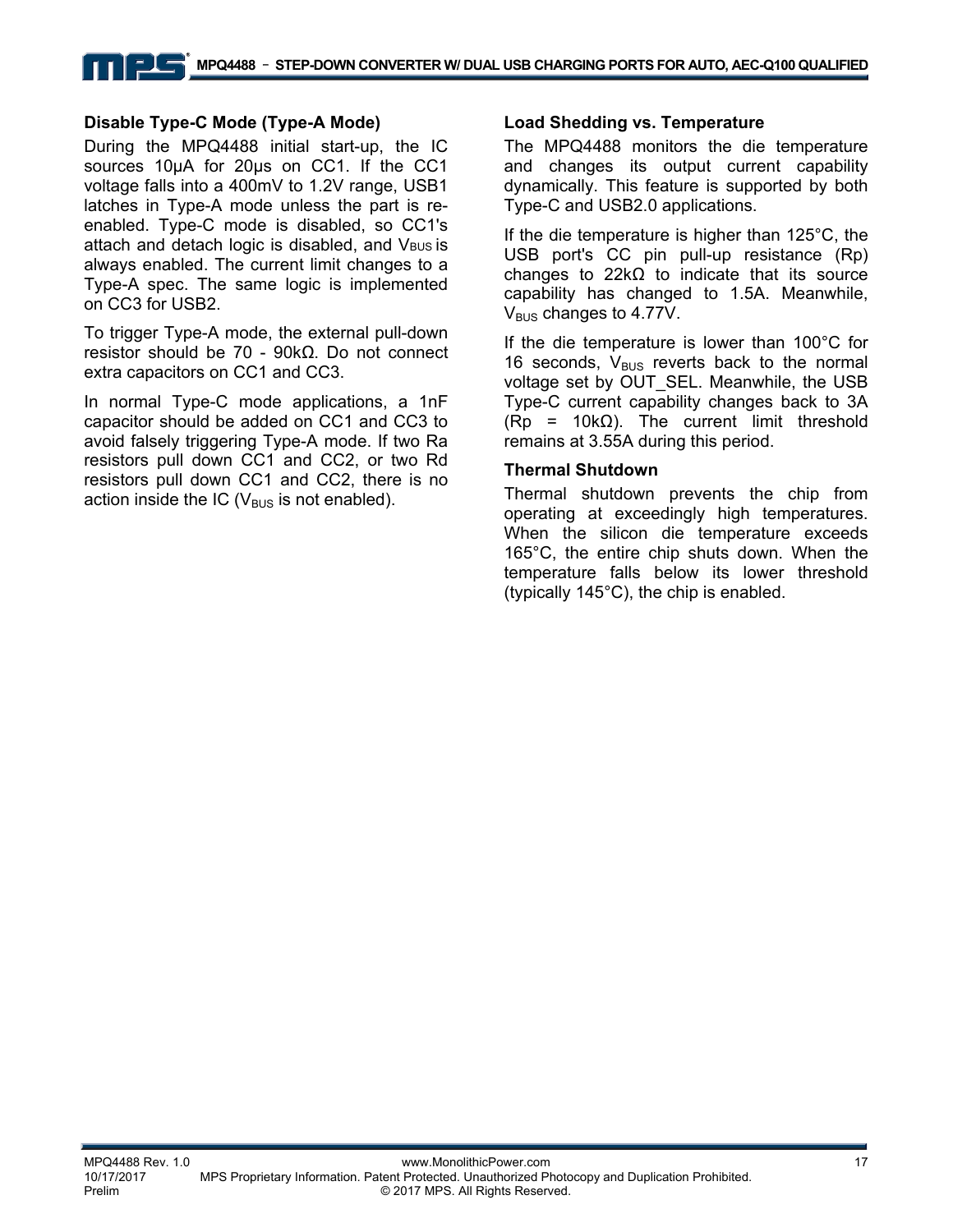| EN | CC of USB1 <sup>(8)</sup> | CC of USB2 <sup>(8)</sup> | <b>Buck</b>     | <b>VCONN</b><br>(USB1) | USB1            | <b>VCONN</b><br>(USB2) | USB <sub>2</sub> |
|----|---------------------------|---------------------------|-----------------|------------------------|-----------------|------------------------|------------------|
| 0  | X                         | X                         | <b>Disabled</b> | <b>Disabled</b>        | <b>Disabled</b> | <b>Disabled</b>        | <b>Disabled</b>  |
|    | <b>AUDIO</b>              |                           | <b>Disabled</b> | <b>Disabled</b>        | <b>Disabled</b> | <b>Disabled</b>        | <b>Disabled</b>  |
|    | <b>DEBUG</b>              | Open or                   | <b>Disabled</b> | <b>Disabled</b>        | <b>Disabled</b> | <b>Disabled</b>        | <b>Disabled</b>  |
| 1  | "A" $(9)$                 | AUDIO or                  | Enabled         | <b>Disabled</b>        | <b>Enabled</b>  | <b>Disabled</b>        | <b>Disabled</b>  |
|    | $Rd, \overline{Ra}$       | <b>DEBUG</b>              | Enabled         | Enabled                | Enabled         | <b>Disabled</b>        | <b>Disabled</b>  |
|    | Open                      |                           | <b>Disabled</b> | <b>Disabled</b>        | <b>Disabled</b> | <b>Disabled</b>        | <b>Disabled</b>  |
|    | <b>AUDIO</b>              | Rd, Ra                    | Enabled         | <b>Disabled</b>        | <b>Disabled</b> | Enabled                | <b>Enabled</b>   |
|    | <b>DEBUG</b>              |                           | Enabled         | <b>Disabled</b>        | <b>Disabled</b> | Enabled                | Enabled          |
| 1  | A''                       |                           | Enabled         | <b>Disabled</b>        | Enabled         | Enabled                | Enabled          |
|    | Rd, Ra                    |                           | Enabled         | Enabled                | <b>Enabled</b>  | Enabled                | <b>Enabled</b>   |
|    | Open                      |                           | Enabled         | <b>Disabled</b>        | <b>Disabled</b> | Enabled                | Enabled          |
|    | <b>AUDIO</b>              |                           | Enabled         | <b>Disabled</b>        | <b>Disabled</b> | <b>Disabled</b>        | Enabled          |
| 1  | <b>DEBUG</b>              |                           | Enabled         | <b>Disabled</b>        | <b>Disabled</b> | <b>Disabled</b>        | Enabled          |
|    | A''                       | "A"                       | Enabled         | <b>Disabled</b>        | <b>Enabled</b>  | <b>Disabled</b>        | Enabled          |
|    | Rd, Ra                    |                           | <b>Enabled</b>  | <b>Enabled</b>         | <b>Enabled</b>  | <b>Disabled</b>        | <b>Enabled</b>   |
|    | Open                      |                           | <b>Enabled</b>  | <b>Disabled</b>        | <b>Disabled</b> | <b>Disabled</b>        | Enabled          |

#### **Table 2: CC Logic Truth Table**

**NOTES:** 

8) USB1 and USB2 are symmetrical to each other.

9) "A" means Type-A mode. CC1 (CC3 for USB2) is requested to be pulled down by a 80.6kΩ resistor to enter this mode.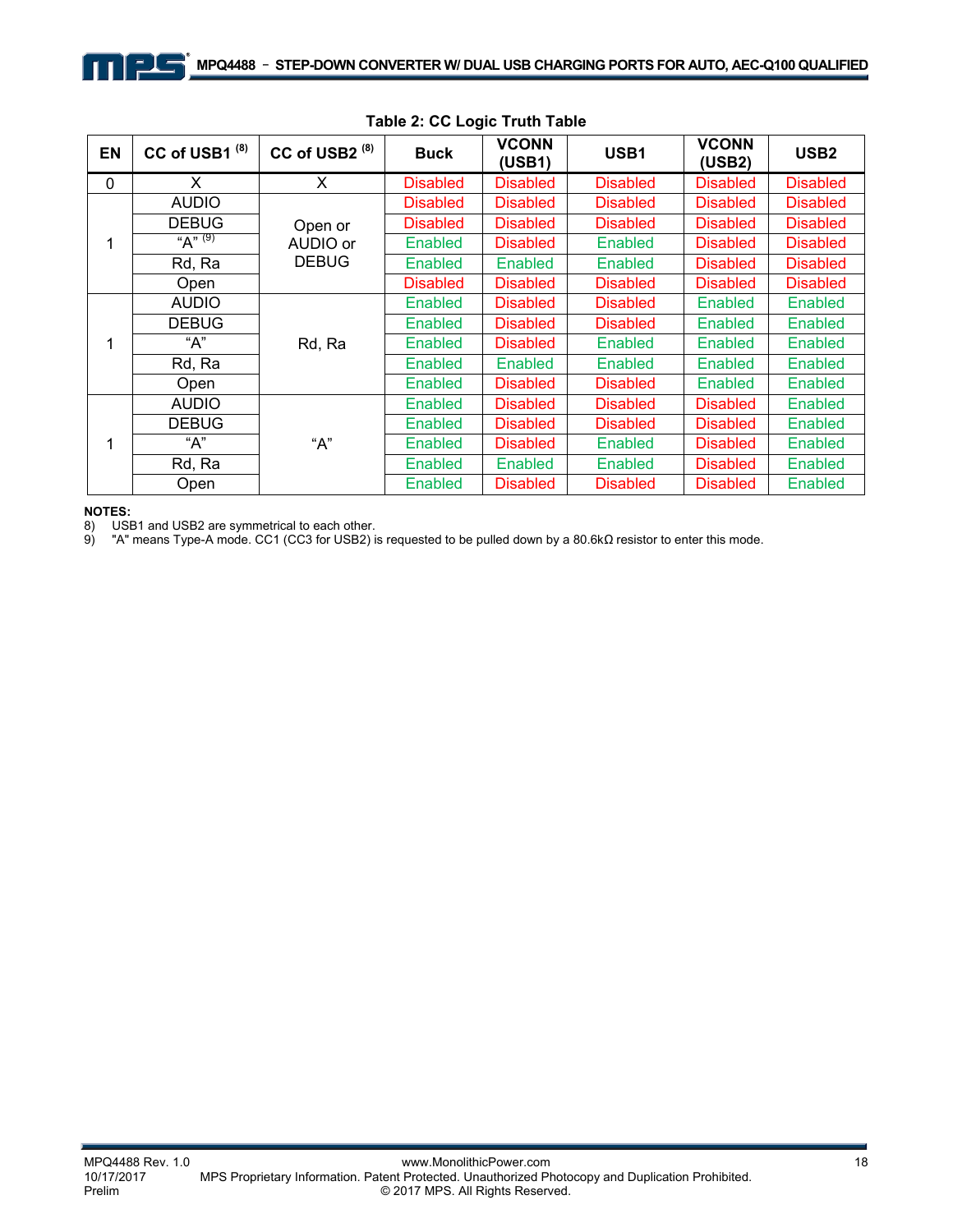## **APPLICATION INFORMATION**

#### **Selecting the Inductor**

For most applications, use an inductor with a DC current rating at least 25% higher than the maximum load current. Select an inductor with a small DC resistance for optimum efficiency. For most designs the inductor value can be derived with Equation (2):

$$
L_1 = \frac{V_{\text{OUT}} \times (V_{\text{IN}} - V_{\text{OUT}})}{V_{\text{IN}} \times \Delta l_{\text{L}} \times f_{\text{osc}}}
$$
(2)

Where  $\Delta I_L$  is the inductor ripple current.

Choose the inductor ripple current to be approximately 30% of the maximum load current. The maximum inductor peak current can be calculated with Equation (3):

$$
I_{L(MAX)} = I_{LOAD} + \frac{\Delta I_L}{2}
$$
 (3)

#### **Selecting Buck Input Capacitor**

The input current to the step-down converter is discontinuous and therefore requires a capacitor to supply AC current while maintaining the DC input voltage. Use low ESR capacitors for optimum performance. Ceramic capacitors with X5R or X7R dielectrics are highly recommended because of their low ESR and small temperature coefficients. 100µF electrolytic and 50µF ceramic capacitors are recommended in automotive applications at a 450kHz switching frequency.

Since the input capacitor (C1) absorbs the input switching current, it requires an adequate ripple current rating. The RMS current in the input capacitor can be estimated with Equation (4):

$$
I_{C1} = I_{LOAD} \times \sqrt{\frac{V_{OUT}}{V_{IN}}} \left(1 - \frac{V_{OUT}}{V_{IN}}\right)
$$
 (4)

The worst-case condition occurs at  $V_{IN} = 2V_{OUT}$ , shown in Equation (5):

$$
I_{C1} = \frac{I_{LOAD}}{2}
$$
 (5)

For simplification, choose an input capacitor with an RMS current rating greater than half of the maximum load current.

The input capacitor can be electrolytic, tantalum, or ceramic. When using an electrolytic capacitor, place two additional high-quality ceramic capacitors as close to IN as possible. Estimate the input voltage ripple caused by the capacitance with Equation (6):

$$
\Delta V_{\text{IN}} = \frac{I_{\text{LOAD}}}{f_s \times C1} \times \frac{V_{\text{OUT}}}{V_{\text{IN}}} \times \left(1 - \frac{V_{\text{OUT}}}{V_{\text{IN}}}\right)
$$
(6)

#### **Selecting Buck Output Capacitor**

The device requires an output capacitor (C2) to maintain the DC output voltage. Estimate the output voltage ripple with Equation (7):

$$
\Delta V_{\text{OUT}} = \frac{V_{\text{OUT}}}{f_s \times L_1} \times \left(1 - \frac{V_{\text{OUT}}}{V_{\text{IN}}}\right) \times \left(R_{\text{ESR}} + \frac{1}{8 \times f_s \times C2}\right) \tag{7}
$$

Where  $L_1$  is the inductor value, and RESR is the equivalent series resistance (ESR) value of the output capacitor.

For an electrolytic capacitor, the ESR dominates the impedance at the switching frequency. For simplification, the output ripple can be approximated with Equation (8):

$$
\Delta V_{\text{OUT}} = \frac{V_{\text{OUT}}}{f_s \times L_1} \times \left(1 - \frac{V_{\text{OUT}}}{V_{\text{IN}}}\right) \times R_{\text{ESR}}
$$
(8)

A 100 - 270μF capacitor with an ESR less than 50mΩ (e.g.: polymer or tantalum capacitors) and three 10μF ceramic capacitors are recommended in applications (see Table 3).

**Table 3: Recommended External Components** 

| <b>Switching</b><br><b>Frequency</b> | <b>Inductor</b> | Input<br>capacitor                                 | <b>Buck Output</b><br>Capacitor            |  |
|--------------------------------------|-----------------|----------------------------------------------------|--------------------------------------------|--|
| 250kHz                               | 8µH             | $50\mu F$<br>ceramic<br>$cap +$<br>100µF E-<br>cap | 30µF ceramic<br>cap + 270µF<br>Polymer cap |  |
| 450kHz                               | $4.7\muH$       | $50\mu F$<br>ceramic<br>$cap +$<br>100µF E-<br>cap | 30µF ceramic<br>cap + 270µF<br>Polymer cap |  |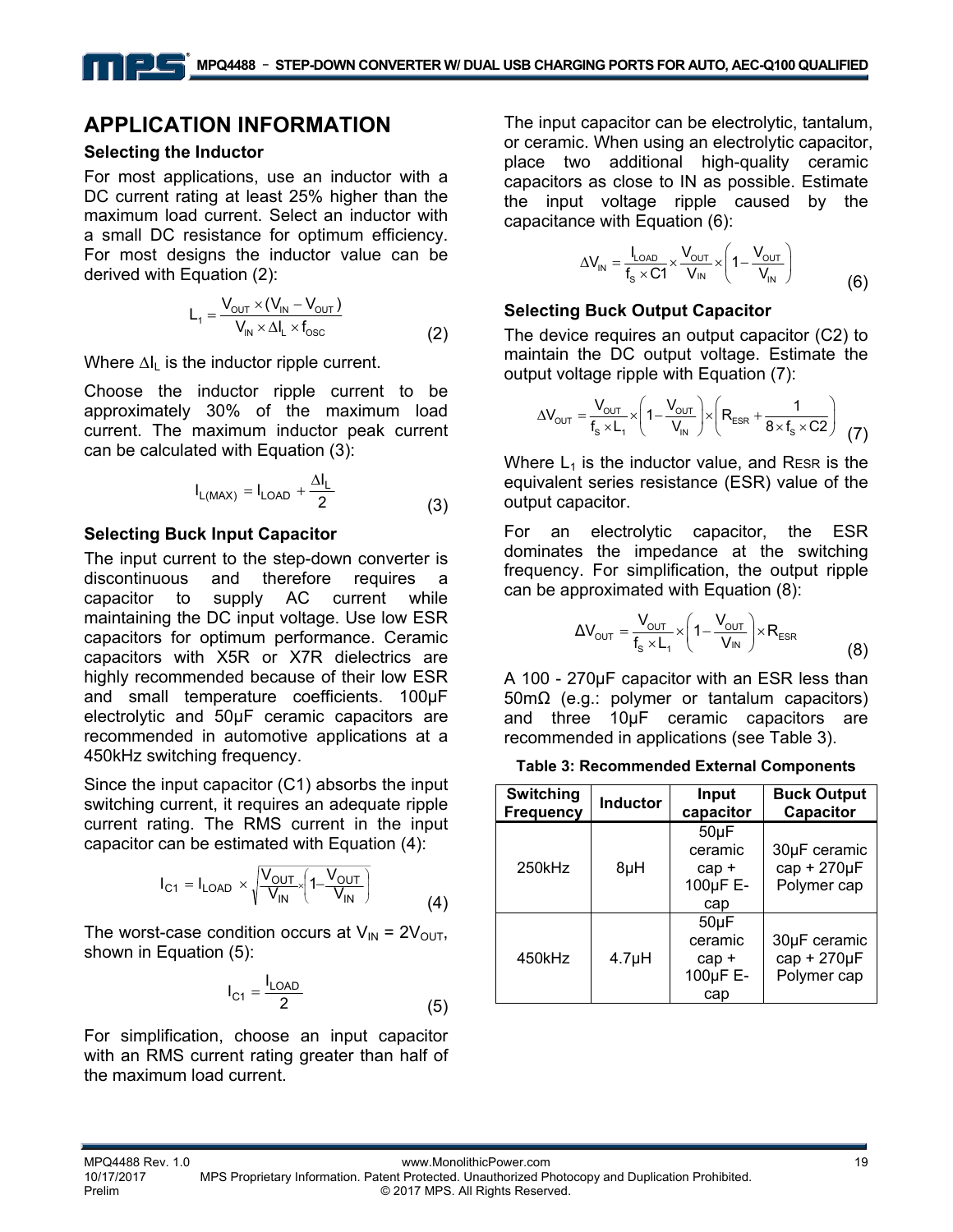#### **ESD Protection for I/O Pins**

Higher ESD levels should be considered for all USB I/O pins. The MPQ4488 features high ESD protection up to ±8kV human body model on DP, DM, USB1, and USB2, and ±5.5kV human body model on CC1 through CC4. The ESD structures can withstand high ESD both in normal operation and when the device is powered off. To further extend DP and DM's ESD level for covering complicated application environments, additional resistors and capacitors can be added (see Figure 11).

Similar R-C networks cannot be added on CC1 and CC2 pins since the CC line must support a 200mA current and 300kHz signaling. Additional ESD diodes can be added on CC.



**Figure 11: Recommended I/O Pins ESD Enhancing** 

#### **PCB Layout Guidelines (10)**

Efficient PCB layout is critical for stable operation and thermal dissipation. For best results, refer to Figure 12 and follow the PCB layout guidelines below.

- 1. Use short, direct, and wide traces to connect OUT.
- 2. Add vias under the IC.
- 3. Route the OUT trace on both PCB layers.
- 4. Place the buck output ceramic capacitor C2A and C2B on the left side and C2C on the right side.
- 5. Place a large copper plane for PGND.
- 6. Add multiple vias to improve thermal dissipation.
- 7. Connect AGND to PGND.
- 8. Use a large copper plane for SW, USB, and USB2.
- 9. Route the USB1 and USB2 trace on both PCB layers.
- 10. Add multiple vias.
- 11. Place two ceramic input decoupling capacitors as close to IN and PGND as possible to improve EMI performance.
- 12. Place the symmetrical  $C_{\text{IN}}$  capacitors on each side of the IC.
- 13. Place the BST capacitor close to BST and SW.
- 14. Place the VCC decoupling capacitor as close to VCC as possible.

**NOTE:** 

10) The recommended layout is based on the Typical Application Circuits in Figure 13 to Figure 15.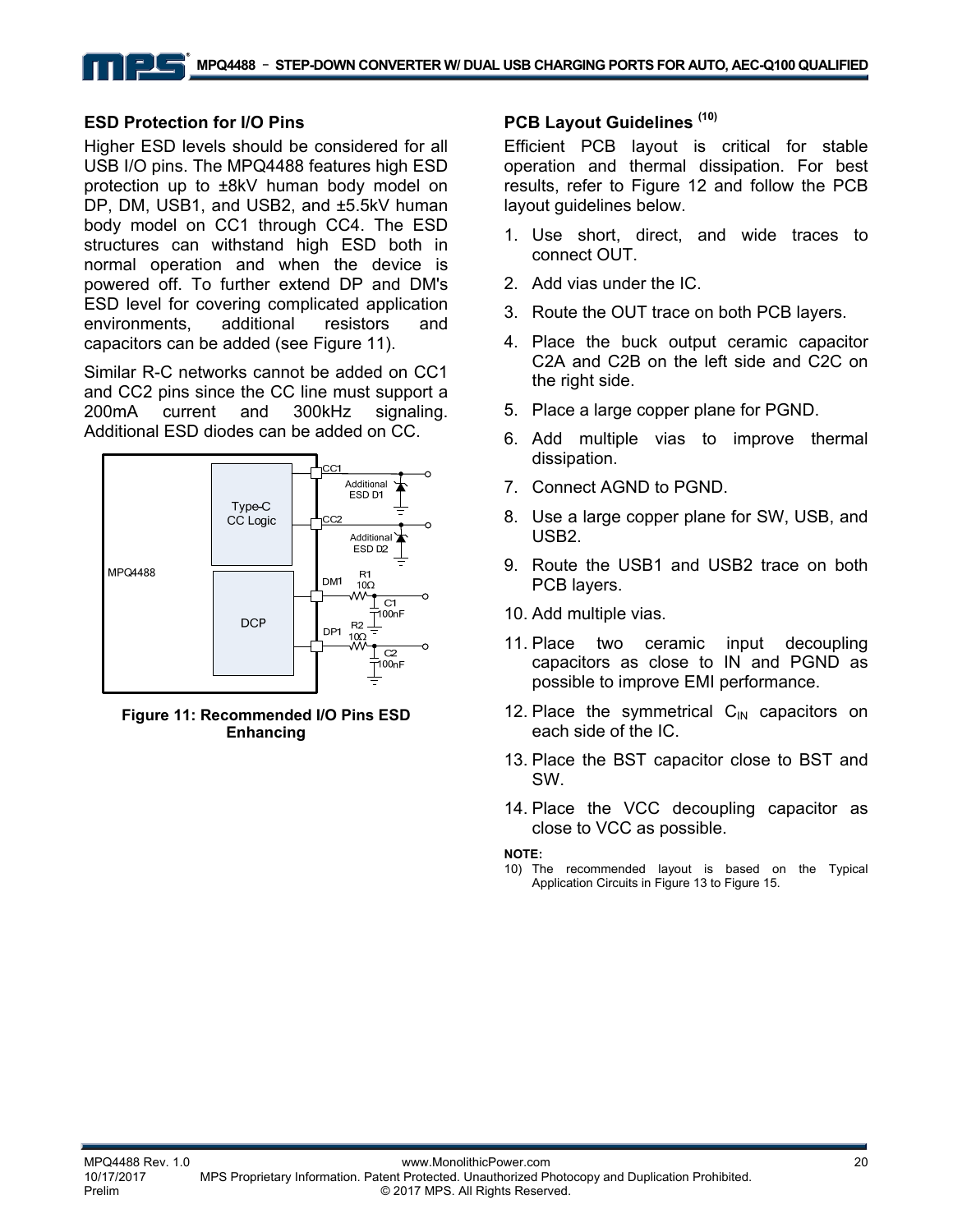



**Top Layer** 



**Middle Layer 1** 



**Middle Layer 2** 



**Bottom Layer Figure 12: Recommended Layout**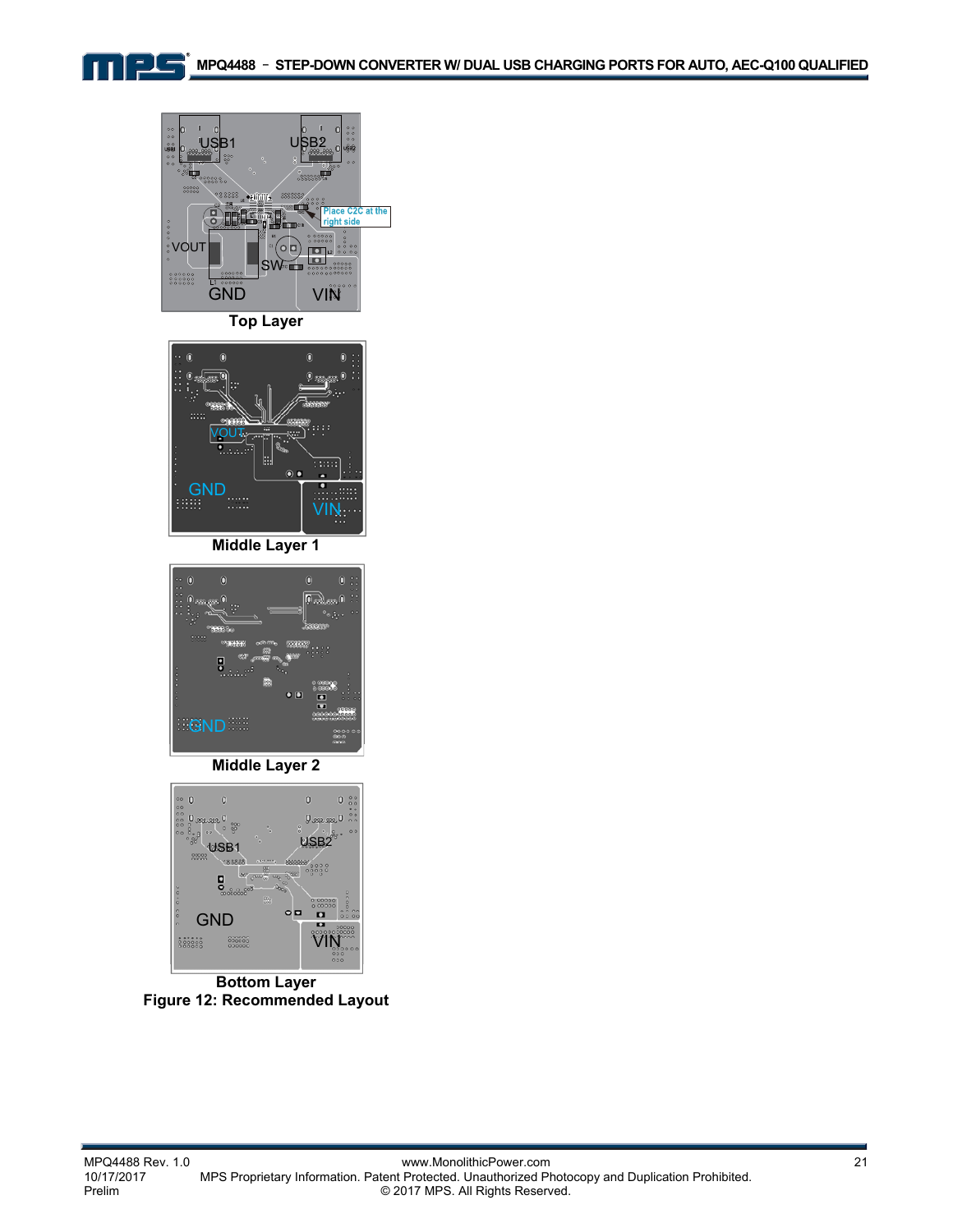## **TYPICAL APPLICATION CIRCUITS**

그녀



**Figure 13: Dual USB Type-C 5V/3A DFP Ports (11)** 



**Figure 14: Dual USB Type-A 5V/2.4A Ports (11)** 



**Figure 15: One Type-C 5V/3A DFP Port, One Type-A 5V/2.4A Port (11)** 

#### **NOTE:**

11) See Figure 11 for I/O pins' ESD protection enhancing details.